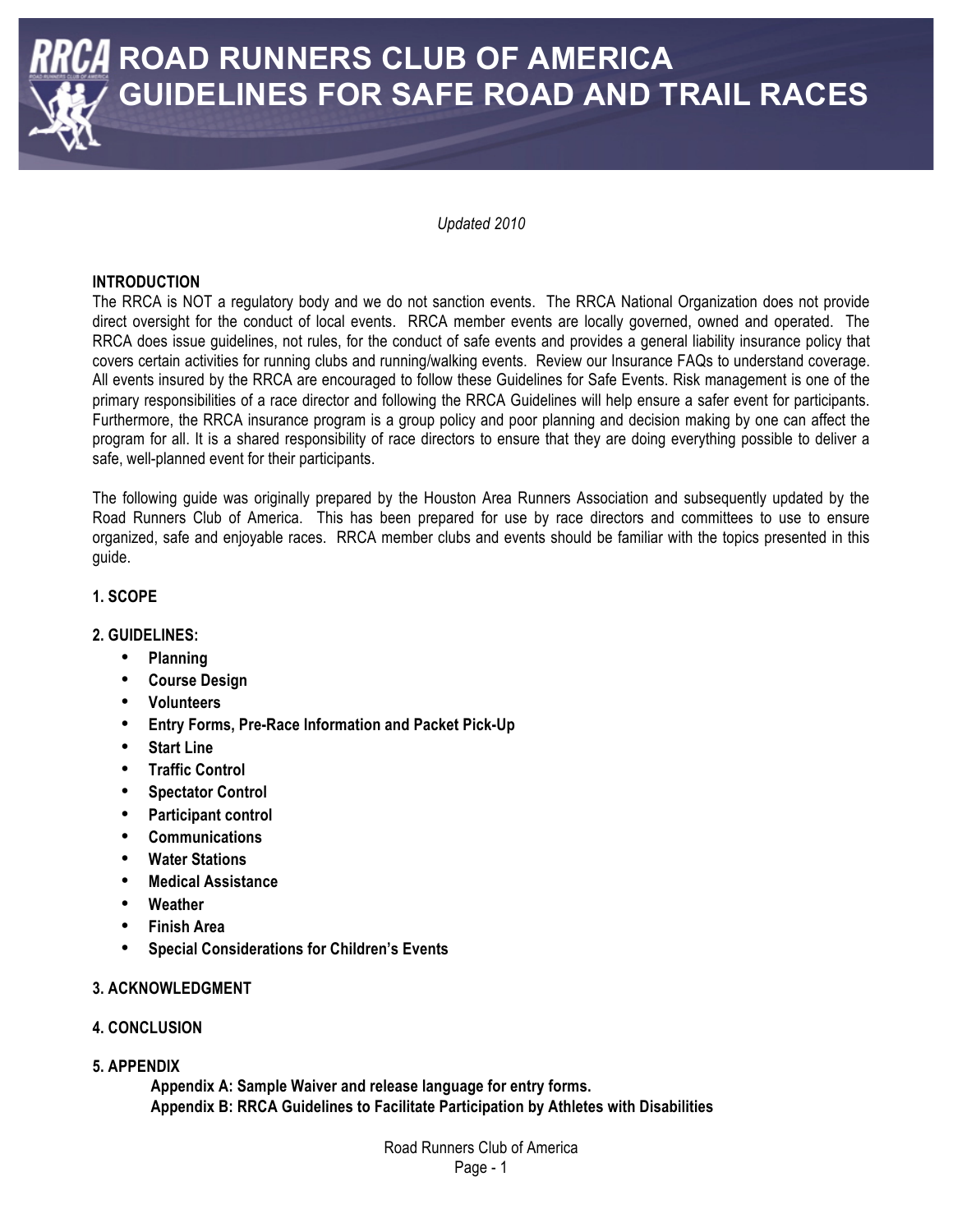**Appendix C: RRCA's guidelines on headphone use in races Appendix D: RRCA's guidelines on strollers and baby joggers**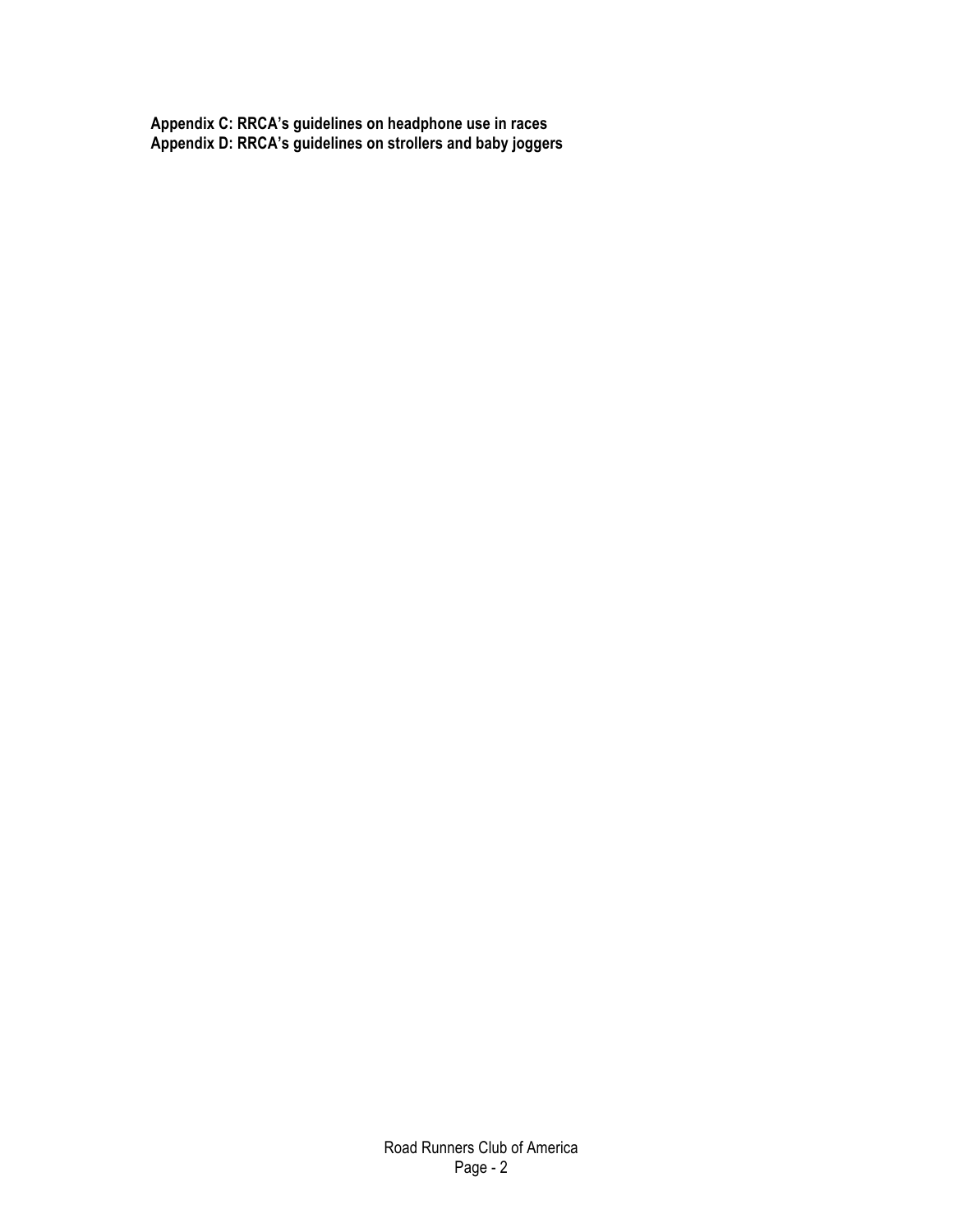#### **1. SCOPE**

Any person or group that is contemplating staging a road or trail race must realize the potential for personal injury and damage associated with racing on the roads or trails. A club or fun run is not fun if human tragedy is involved.

What follows are safety and planning considerations for each step involved in the organization and directing of a road or trail race. This guide is meant to be used as an aid in making a race safer, and is not intended as a substitute for the use of common sense under existing circumstances. Those persons using these guidelines must understand that they are ultimately responsible for the conduct of a safe event. This guide is not all-inclusive. It is intended to provide basic information for potential race directors tasked with organizing a race of moderate size and distance, as there are several books, on-line tools and publications that go much further into detail on race management. Feel free to copy the checklists and forms throughout the guide and tailor them to your needs.

The majority of the guide pertains to road races and trail races, however when we have included specific advice for trail races, there will be a  $\heartsuit$  symbol before the item. We have also included ways in which to "green" your race to be more environmentally friendly. These ideas are presented in green lettering throughout.

#### **2. GUIDELINES**

**Planning**: All phases of the event will benefit from adequate advance planning. In particular, the safety of the participants, volunteers and spectators can best be served by addressing the following matters well in advance of the race start date. Allow a minimum of 6 -12 months advance time to plan the event. In addition to the items listed below, you may need to devote time to obtaining race sponsorship and advertising.

- Budget. Keep in mind that putting on a running event costs money. Before committing to directing a race, create a budget to determine if expenses will be covered by registration fees and sponsorships. Cost s to consider include t-shirts, awards, race timing, advertising, insurance, bib numbers and pins, refreshments, portable toilets, sound system, entertainment, water station supplies, permits, facility rental and banners.
- Date Selection. Select a date which does not conflict with other events in the area, either running or non-running related, and may try to schedule around the "bad" weather months. To check for conflicting events be sure to review the event calendars printed in local running publications and your local running clubs' calendars. Do not take for granted that you can get the same date year after year. Each year always select your date as early as possible. If your event date does fall on a day that another local running club has an event, consider a courtesy call to that organizer.
- Site Selection. In determining a site consider whether shelter from possible weather conditions will be needed, whether there is adequate parking, whether the site is safely accessible or will participants be required to cross busy streets thus requiring additional traffic control. Also consider existing sites of other road races that are already certified at the distance you plan to hold. (Visit [www.USATF.org](http://www.USATF.org) to view current certified courses) Avoid crossing rail road tracks and major intersections, and contact local police and park authorities to obtain permits for your race. Good options for races include office parks, which generally have a lot of empty parking spaces on weekends. Beginning an early morning race at a subway station or an indoor shopping mall also provides good parking opportunities on the weekends. Consider where the port-a-johns and registration tables will go and also where participants will line up for the start.  $\odot$  Limit the total number of participants in the trail race to the number of runners a trail can safely accommodate with limited environmental impact. Consider car pooling by giving preferential parking to those who arrive with multiple participants in their car.  $\odot$  Select a trail race course that uses officially designated open public trails.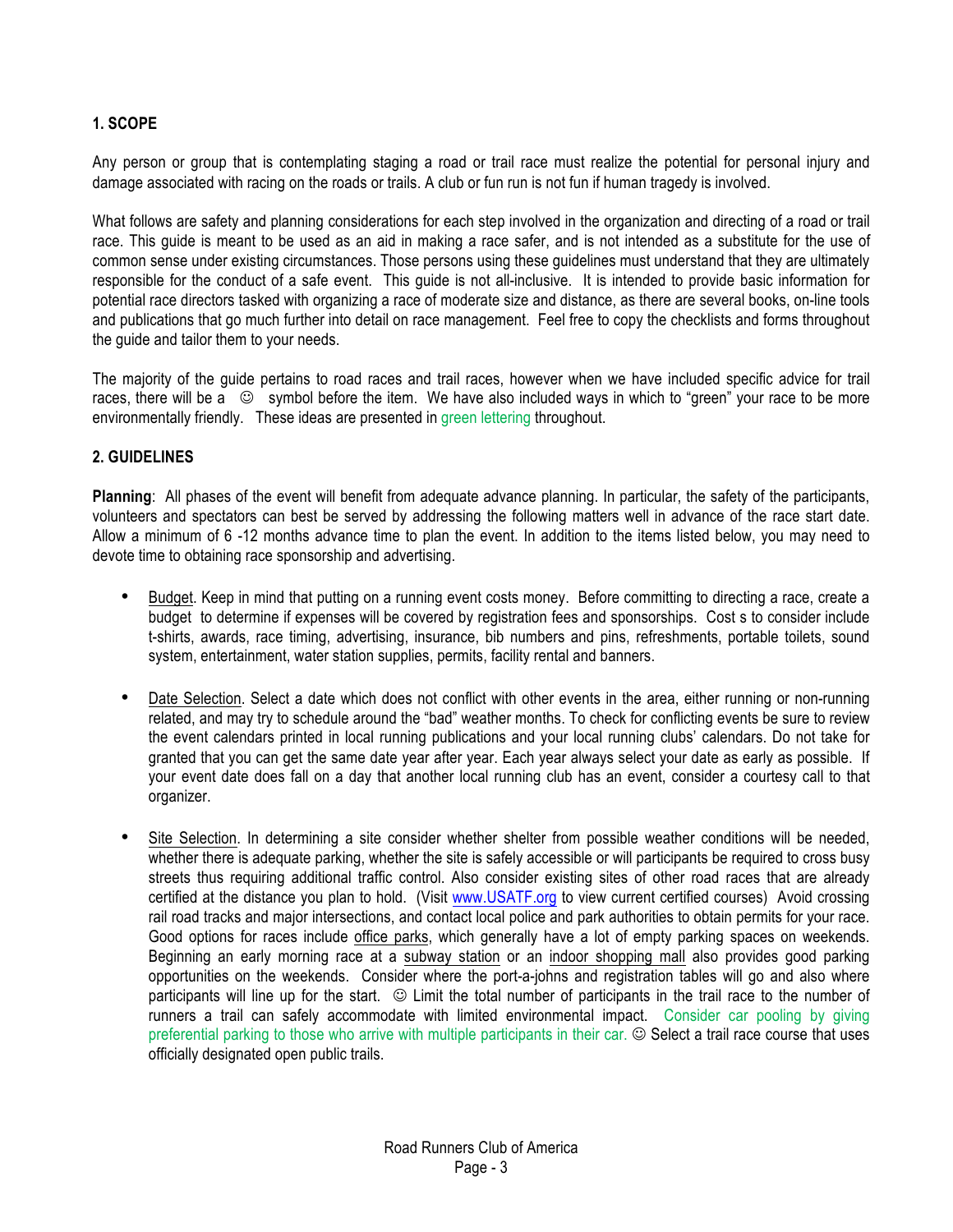- Course Design. Site selection works hand in hand with a safe course configuration. Consider the fact that the local authorities may have plans that would turn what you see today as an acceptable race course into the center of a major street repair tomorrow. Check with the local authorities as you begin planning for the event to avoid this problem. When contacting your local authorities contact all relevant authorities. See below for more detailed information on course design.  $\circledcirc$  Think about spectator, crew and medial movement around the course and post signs to direct spectators to other course sections via established paths.
- Meet With Local Authorities. Any required authorization from local authorities must be obtained long before the event date. As noted above, the local authorities should be made aware of your date, site selection, and details of your course design. They should be asked specifically about plans they have that would impact these items. Arrangements with local authorities for traffic control should be among the initial steps taken in planning the event. When contacting your local authorities contact all relevant authorities For example, contact the parks and police departments and the local County Commissioner's office. Permits may be required with associated fees.
- Meet With Key Race Personnel. Meetings should be scheduled far enough ahead of the event to allow for proper coordination and planning. These key persons should be experienced in the area of which they are assigned or in turn be well instructed in their duties prior to the event. Examples of key race personnel include; Race Director, Lead Course Marshall, Volunteer Coordinator, Marketing and Communications Director, Start/Finish Line Director, Packet Stuffing and Packet Pick-Up Coordinator. Also consider assigning a "Green Team Leader" who is responsible for the placement of recycling containers, and sweeping the course post-race for trash.
- Medical Director. One of the primary considerations in the planning of the event should be the selection of a Medical Director. Even in a small race, there should be one person assigned as the go to person if someone is injured. The Medical Director should be accessible via the race communication systems at all times during the event and positioned so that s/he may be contacted immediately upon the occurrence of an incident, accident or injury and then be able to go directly to the scene. All race volunteers should be instructed that in the event of a medical incident, the Medical Director should be among those persons to be contacted immediately.

The Medical Director should have the following duties in the event of an occurrence:

- To make timely and direct contact with the person(s) involved in the incident and witnesses;
- To assure any injured person that they will receive proper medical or other required attention;
- To remain with or arrange for persons associated with the event to remain with the injured person, to insure that the injured person receives proper attention;
- If not already contacted, to contact medical personnel to attend to the insured person;
- To gather necessary information in order to report the incident to the police, and if necessary, to the liability insurance carrier. The information to be gathered should include details as to how, where, when and why the incident occurred, names, addresses and phone numbers of the injured parties and witnesses, and if possible, photographic documentation of the scene..
- Communicate With Residents of the Race Area. Maintaining good public relations with businesses and residents impacted by the event should be a high priority. Make sure that affected persons and entities are informed well in advance as to what they may expect on race day, (i.e. specific street closings, length of the event), so they can take the steps necessary to alleviate any inconvenience to themselves, their customers, guests or families. It is suggested that churches, hotels, theaters, and other businesses be contacted directly. Residential areas can be forewarned by placing signs in the community in advance of the event. Many events go door to door along a race course to leave flyers or personally talk with residents. This can go a long way to prevent an angry resident from complaining to the authorities and jeopardizing the following year's event.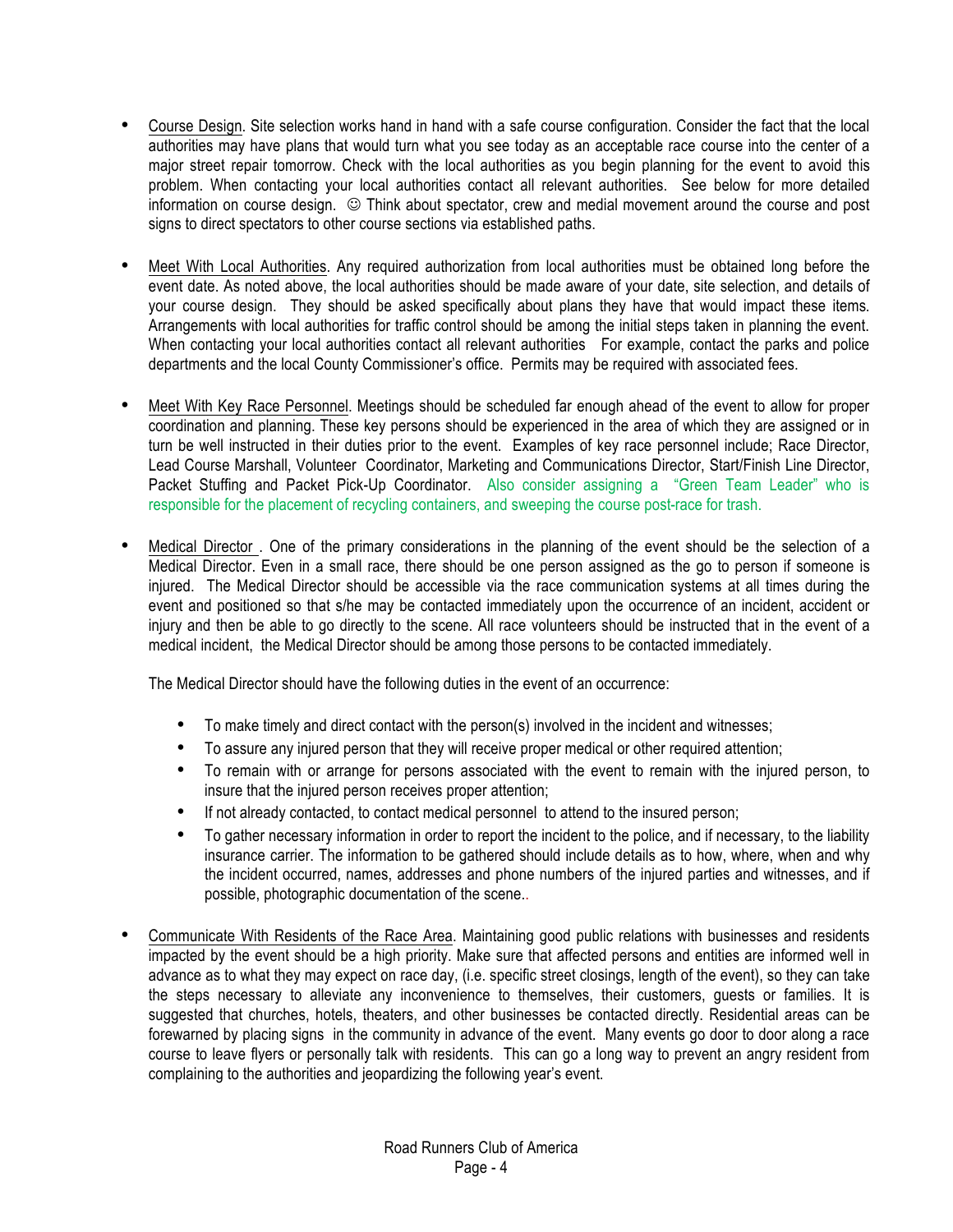• Insurance Coverage. Contact the RRCA at membership@rrca.org, to secure insurance for your event early in the planning process. Occasionally a municipality will request a Certificate of Insurance for the event prior to assigning a permit for an event.

**Course Design:** A course design that takes into account the following factors should help maximize the safety of the race participants:

- Avoid Narrow Lanes At Start. Narrow lanes at the start are hazardous. This is where the race is most congested and runners may end up running into each other, running on medians, running over curbs or up and down sidewalks, all of which increase the chance of physical injury. Consider "seeding" runners based on finishing time and starting runners in "waves" in order to keep the start less congested. This works particularly well in races using some type of "chip" timing system. The number, age and experience of participants will drive the space needs.
- Avoid Abrupt and Sharp Turns. Abrupt turns at the start and sharp turns within the course can be hazardous. Making the turns "too tight",or having too many turns within the course can increase the risk of physical injury to the race participants and also increases the need for additional course marshals. It is a best to have only adult volunteers in safety vests with a flags directing runners on the course, and keeping traffic from participants.
- Avoid Busy Streets and Intersections if Possible. This will cut down on the amount of traffic control needed, lessen the exposure of the runners to someone disobeying traffic control and reduce the number of "irate" drivers. If the race is near or crossing train tracks check the train schedule to ensure a passing train will not interfere with the race.
- Avoid Areas of Potentially Hazardous Footing. Hazardous or poor footing can be the result of construction in progress, bad road conditions, dirt surfaces which become muddy, uneven railroad crossings, curbs and roads with unusually high crowns which slope to an undesirable degree. Some of these conditions can be observed beforehand by driving or walking the course, while others must be anticipated due to projected changes in the weather or planned construction by the local authorities. In the days before the race, mark potholes, hazards or other things that may trip runners. Always check with public works BEFORE marking any public roadway. When marking, use environmentally friendly "chalk" sprays that will wash away after the event.
- Make Course Markings Visible. It is recommended that each mile be marked so runners may visually see the mark well in advance. Locate the marker so that it is not a hazard to the participants or the spectators. Do not place the markers at water stops as this causes an inconvenience to runners recording splits on their watches. Clearly mark all turns on the course with orange cones, chalk, and/or a course marshal holding a flag to ensure runners do not get lost or run into traffic. A real "plus" of any race, especially half marathons and marathons, is to use "Water Ahead" signs. This gives runners who use power gels a chance to down their gel then grab the water needed to wash it down.
- Employ Trained Persons For Proper Course Measurement. Proper course measurement is a matter for persons with the proper training, certification and knowledge. It is a disservice to the race participants and a possibly fatal mark against your event to have an inaccurately measured course. It is highly recommended that you employ a USATF certified measurer to measure and certify your course.

**Volunteers**: The recruiting, coordinating and instructing of volunteers in a race event is essential in maximizing the safety of the race participants. Factors involved in volunteer coordination include the following:

• Designate a Volunteer Coordinator. Assign a volunteer coordinator to gather and assign volunteers to specific jobs. The volunteer coordinator can supervise the pre-race organization of the volunteers and on race day will be the person who will inform volunteers where they are to go. The volunteer coordinator can also make sure that each volunteer has signed a volunteer waiver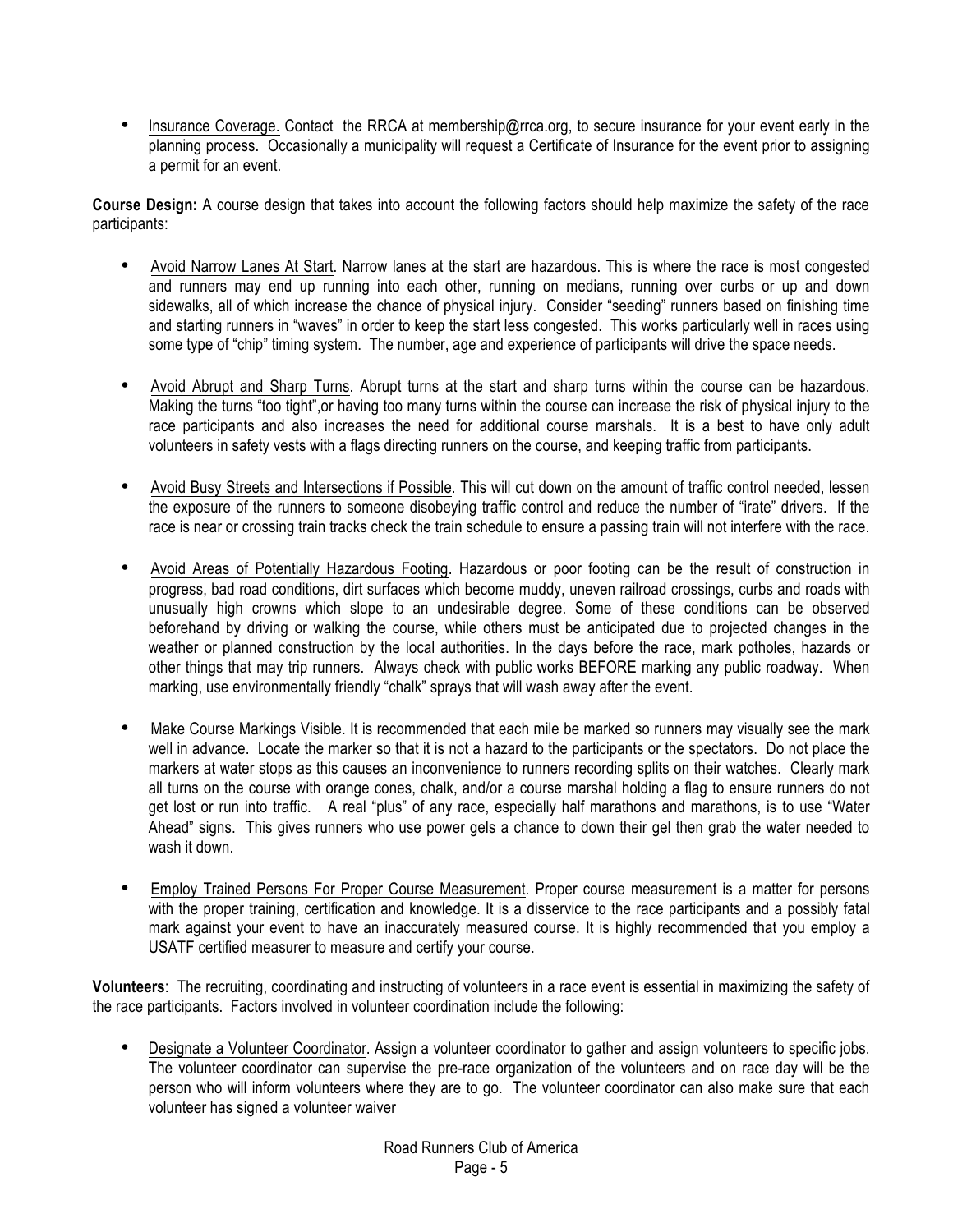- Recruit Volunteers well in advance of race day. Determine how many volunteers you will need and in which areas you will need them. This will depend on the size of the event, the course itself; i.e. busy streets with many intersections will require more adult volunteers or police presence, and whether or not your race will have an "expo" or festival associated with it. Recruit high school students, or youth groups to volunteer. Plan for more volunteers than are needed, and use age-appropriate volunteers. For example, only adults should be part of the course marshal group. Teen volunteers can assist with packet stuffing or handing out water and food at the conclusion of the race.
- Volunteer Waivers**.** Ensure all volunteers have signed a waiver and ensure the guardians of minors have signed a waiver on behalf of minors volunteering for the event.
- Meet With Key Volunteers In Advance of Race Date. Organize key volunteers to lead various areas of the race and make sure they fully understand the needs of their group. These key volunteers are then tasked with carrying out their duties along with the other volunteers assigned to the group. Make a check list for each key area containing duties and information to be passed onto the volunteers. Make sure volunteers are instructed as to a specific time of arrival on race day, and advise them of predicted weather conditions to ensure they dress appropriately.
- Volunteer Control on Race Day. The volunteer coordinator should meet volunteers at the designated volunteer check-in location and direct volunteers to their posts. It is helpful if all volunteers wear an special "race volunteer" shirt, or a vest to indicate they are helping with the event. Let the volunteer know that someone will come by to relieve them of their duties or let them know when it is ok to leave their post. There have been several incidents when volunteers have left their posts and accidents have occurred. Ensure volunteers have a cell number or contact process if they need to leave their post early.
- Thank Your Volunteers. Allow volunteers to partake in the post race festivities, including refreshments. Ensure you have a good list of all volunteers who worked the event. After the conclusion of the event, send a thank you to each volunteer and solicit their feedback. Pave the way for next year's event.

**Entry Forms, Pre-Race Information and Packet Pick-Up:** The pre-race sign-up procedures offer a substantial opportunity to communicate safety and related information to the race participants. The following are considerations concerning race entry forms and packets:

- Online Registration and Paper Entry Forms. It is suggested that the entry form should, at a minimum, communicate the following information to the runner:
- The name of the event
- Date and time of the event
- Race logo, RRCA logo and sponsor logo(s)
- Participant name, address, email address and emergency contact information
- The course length, and, if the course is USATF certified, then the USATF certification number should appear on the entry form.
- Course description
- Location of the start and finish
- Shirt size (if shirts are being given to participants)
- Entry fee, late fee if applicable, and whether there is race day registration
- Location, date and time of packet pick-up
- Overall and age group awards to be presented
- Type of timing device being used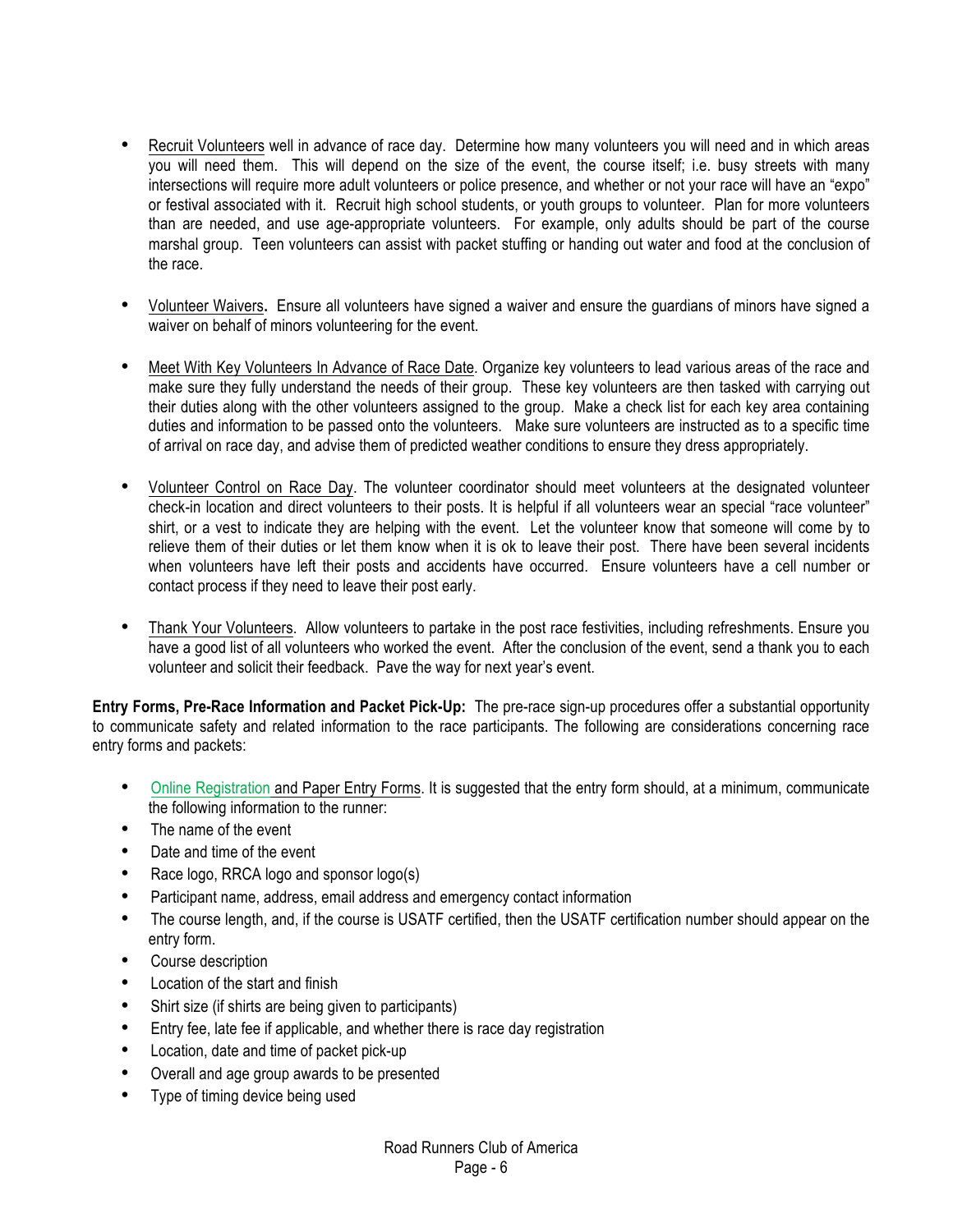- A waiver and release form (see below)
- Warnings against baby strollers, roller bladders, skates, head sets, and pets.
- Parking Information
- Extras: How many water stations (and port-a-johns) to expect on the course and where they will be located; what type of fluid replacement will be available; the type of medical assistance available; the type of post race activities planned; course map; and the name of the charity being benefited (if applicable). The more information provided to the runner the greater the chance that proper judgment regarding entry of the race and the method and manner of running the race can be exercised, thus maximizing the safety of the runner.

**Waivers:** The entry form should contain a waiver or release of liability to be signed by the race entrant or if a minor, his or her guardian. The suggested wording of this waiver or release is provided as an attachment to these guidelines. It is suggested that each individual sponsor, local authority or club be specifically named in the waiver or release. It would be a good idea to include the name of the entity hosting the packet pick-up as well.

**Pre-race Information:** Race packets provide a great opportunity to communicate vital information to the runner. Alternatively, send information and sponsor coupons via email to participants. In the packet include information concerning possible adverse weather conditions so the runners can hydrate and dress accordingly. Also include information involving the course layout, spacing of water stations, availability and location of electrolyte replacement drinks, and placement of medical personnel and distance markers. The appendix includes information concerning cold and hot weather conditions, which could be used in the race packet.

**Packet Pick-Up:** Packet pick-up dates and location are usually a consideration of the race sponsors and associated charitable entities. Runners come to the packet pick-up to receive a bib, timing device, and/or t-shirt. Safety needs of packetpickup include having ample parking available, and enough volunteers to keep the lines moving. Packet pick-up is also a good time to involve your sponsors with display tables, handouts and/or banners.

**Start Line**: The start line provides an important opportunity to communicate safety information to the race participants. Safety considerations to review at the start line are as follows:

- Water Providing water at the start of the race will assist participants in maintaining hydration. This should be a priority for all races, not just those occurring on hot and humid days.
- Communicate with Participants at the Start Clearly mark or identify the start line so that the runners know where it is located. Use a public address system or megaphone to amplify the starter's voice to ensure the participants in the back can hear the announcements. Pre-race instructions should include how the race will start, ie: waves according to seeding approximately 30 seconds apart. Address any warnings concerning runners sharing the road with moving traffic, course conditions, hydration, weather, etc. Give a reliable countdown starting several minutes before the start to make sure the participants are given ample time to assemble for the start.
- Congestion. If you have done your homework, you have designed a course that is not too narrow at the start and is without sharp turns in the beginning. Therefore you do not have to be concerned about runner congestion at the start. However, in large races there seem to always be slower runners in front of faster runners at the start. This situation can in part be addressed in the start line instructions as well as with posting pace markers, from fast to slow from the start line back, at various spaces leading back from the start line. Be sure that any walkers are reminded to start in the very back; otherwise they could get run over. Have a volunteer review the start for small children or persons disregarding the prohibition against baby joggers, roller bladders, skaters, head sets and pets.
- Wheelchairs and Hand Cycles. Start any wheeled participants well in advance of the starting time for runners. It is suggested that a 10 to 15 minute advance start be used. The Appendix contains additional information with considerations relevant to wheelchair and other physically challenged participants.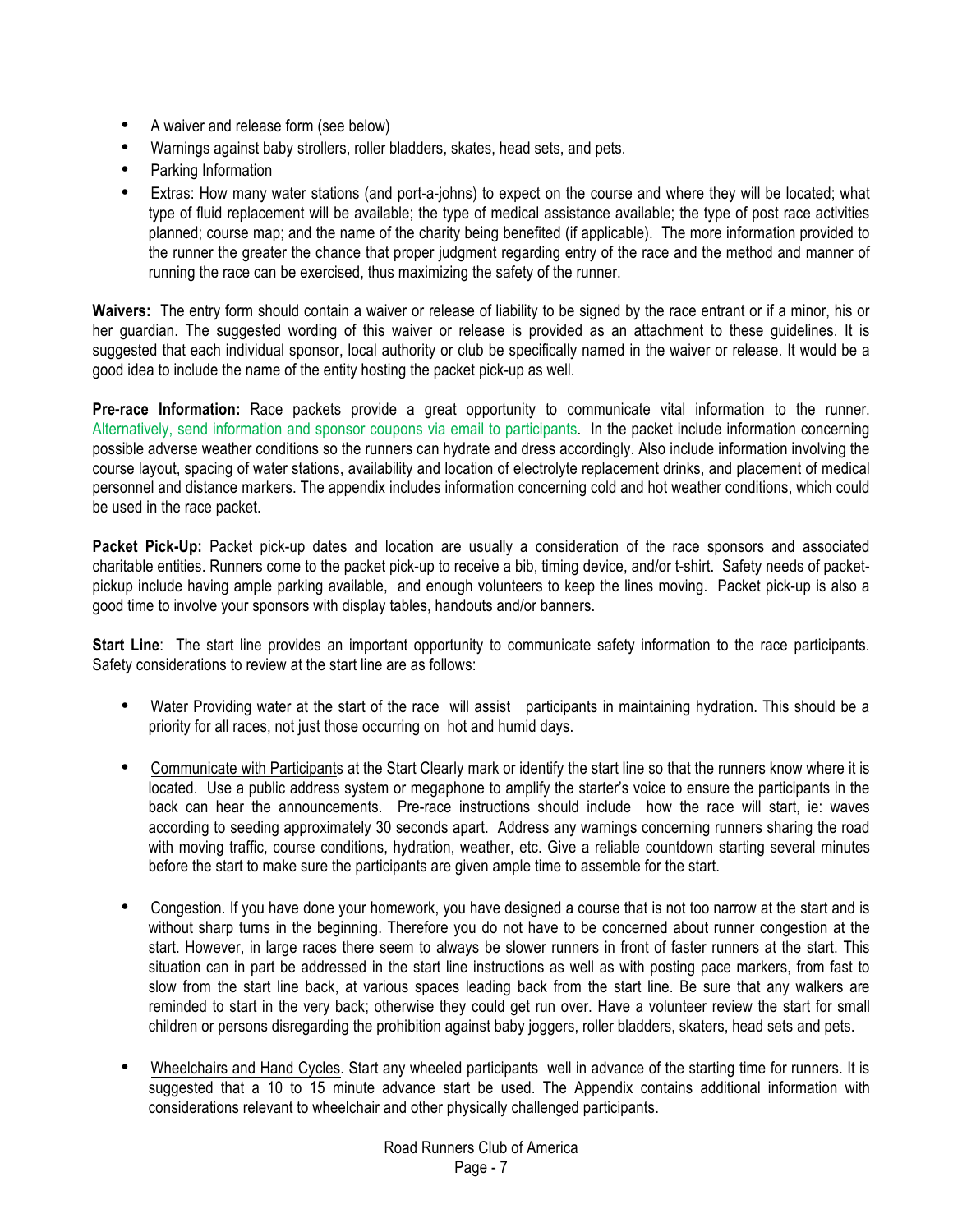**Traffic Control**: Traffic Control is essential to safe racing. If you utilize the following information you can enhance the safety of the race participants:

- Police. Persons both on and off the course will recognize the authority of the police over that of race officials or volunteers. Police should be used to control all stop-light intersections, and any other significant traffic intersections on the course. The course should be reviewed with the police as one of the initial steps in planning the race. It is a good idea to remind the police several times in advance of the event of the start date and of the specific duties that will be required of them. Prior to race day the race director, or other knowledgeable race personnel should ride the course with the law enforcement officer(s) assigned to the race to make sure s/he knows the course. Make sure that the police understand that motor vehicles are not to be allowed on the race course. Also, be sure the police are careful about allowing cars to cross on cross streets in front of runners.
- Communication Systems. Have your communication system set up so that you are in communication with key race personnel, police, and medical personnel . Inform all these parties when the race has started, and when the last runner returns. The use of a sweeper, who remains the last person to cross the finish line, is an effective way to know all runners have returned and no one is left out on the course. The sweeper(s) can also act as the "Green Team" and collect trash the runners leave behind.
- Traffic Barriers. Barriers will be needed for traffic control. Make sure it is understood in advance who will provide the barriers and when they will be set out on the course. Also ensure someone is specifically designated to pick them up.

**Spectator Control**: In maximizing the safety of race spectators consider the following matters:

- Spectator Barriers. Fencing will be needed to keep spectators off the race course and out of the flow of traffic.. This is particularly important at places where the crowd is large and open streets are nearby. It's best to have a solid barrier that cannot be inadvertently moved by persons leaning up against it. Where an area needs only to be designated for non-access, cones may be appropriate in place of a solid barricade.
- Finish Line Area. The finish line area is most likely to encounter large crowds. Be sure to allocate sufficient barricades and flagging for use in this area. Be sure spectators don't stand in front of the clock and that they don't crowd the finish line so participants can freely cross the finish line.
- Volunteer Instruction. Volunteers should wear some type of identification, such as an orange safety vest, or special t-shirt so they can be easily identified by spectators and participants.
- Police. For especially large races, having police presence at the start and the finish where the crowd will be the biggest can help gain the attention of spectators who fail to heed the barriers and requests of the volunteers.

**Participant Control**: Problems to be avoided concerning runner control include runners going off course and unauthorized vehicles coming onto the course. The following are components of runner control that should assist in addressing these and other potential problems:

- Lane Size. Be sure that the course lanes are wide enough to accommodate the number of runners in the event. This is of extreme importance if the race course will be on a road where there will be one lane designed for runners and the other lane will remain open to traffic.
- Marking the Course. Place cones along the course for runners to follow. In addition to police presence at road intersections, utilize adult volunteer course marshals to direct runners at pivotal turns on the course. Properly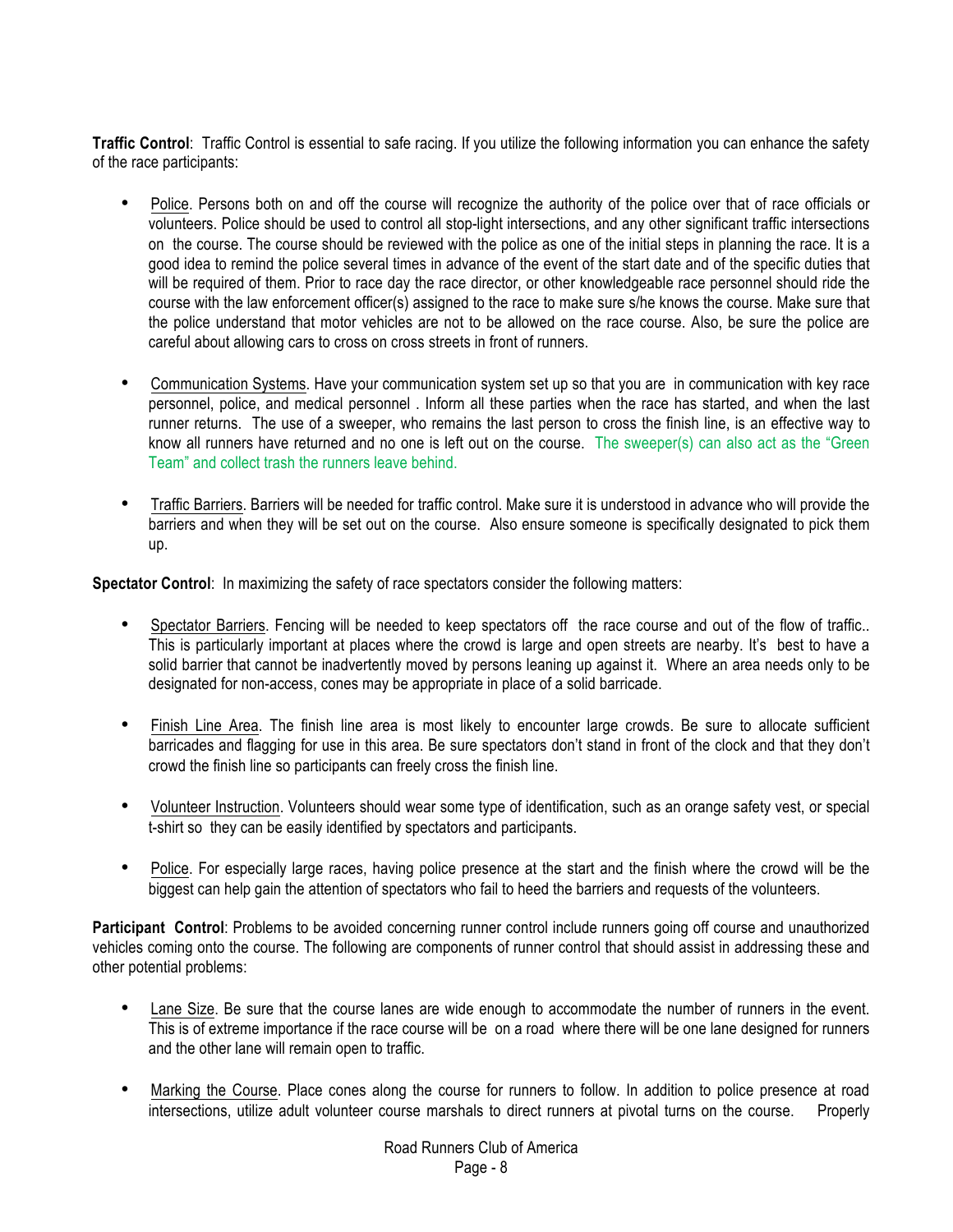placed and astute course marshals will cheer on runners as well as ensure safety by noticing any participants in distress and communicating this to medical personnel. Make sure vehicles do not enter the race course. This is of the utmost importance to the safety of the runners and can be avoided by properly placing cones, police, and volunteers at crucial road intersections.

- Water Stations. Advise participants in advance as to the location of water stations as far as distance (i.e.: every two miles) as well as which side of the road they are located on. This will make for a more orderly approach to and use of the water stations.
- Pace Vehicle. If using a lead pace vehicle, have a knowledgeable and reliable volunteer operating the vehicle or directing the driver. It is not advisable to use the police for this function as they may not know the course. Consider having a second pace vehicle (or bicycle) in the event that the lead runners lose the pack and those behind lose their way. The pace vehicle should be marked in the front and back "Pace Vehicle" so that an over zealous road guard or police person does not try to divert the vehicle from the course. The pace or lead vehicle should always have at least 2 people in it. The driver needs to focus on the road and the observer can focus on the runners and route.

**Communications**: A reliable communication system is essential to the coordination of all aspects of a race in progress.

- Aid Stations. All medical aid stations as well as water stations should be coordinated through hand held communication devices in order to address any emergency that may arise. This assures that runners are no further away than an aid station or water station when informing a volunteer of a problem and requesting assistance.
- Key Personnel. All key personnel should be on the communication network during the course of the event.
- Radio Operation. All personnel connected with the race, in any capacity, should know where the radios are located and where the radio operators are stationed. All persons who are to use the communication system should be made familiar with its operation prior to the start of the event. The radios should be tested and the power supplies checked in advance of the race date.
- A note about using cell phones as a means of communication. Cell phones can be a great way to communicate before and after a race, but should not be relied upon as a primary means of communication during a race. Walkietalkies (with fresh batteries) are the preferred form of communication, as all key race personnel can be alerted at once if a problem should arise. This will result in more expeditious problem solving.

**Water Stations**: Considerations with regard to water stations include:

- Distance Between Water Stations. Consider the time of year, the weather conditions, the length of the race and the number of participants when making the determination about how many water stations to have in your race. Make sure the runners are well informed in advance of the start as to their location. In a colder weather 5k it is acceptable to provide water at the end of the race. In a summer hot weather 5k, it is recommended that water is provided at mile 2 and the finish. In races longer than 5k, hydration should be provided at least every 2 miles. Many events choose to provide hydration every mile, and always at the finish.
- Location. Do not locate the water station on a downhill. It is important as to place the water station at a point where there is sufficient room for runners to slow and get the water while other runners who chose to bypass the station can run unobstructed past the slowed or slowing runners. Also consider the tangent of the course when selecting the water station location. If the course is making a turn to the right and you locate the station on the left, the runners are more likely to bypass the station in order to take advantage of the tangent. The water stations should not be located exactly at a mile marker but either before or after the actual marker as the attention of many of the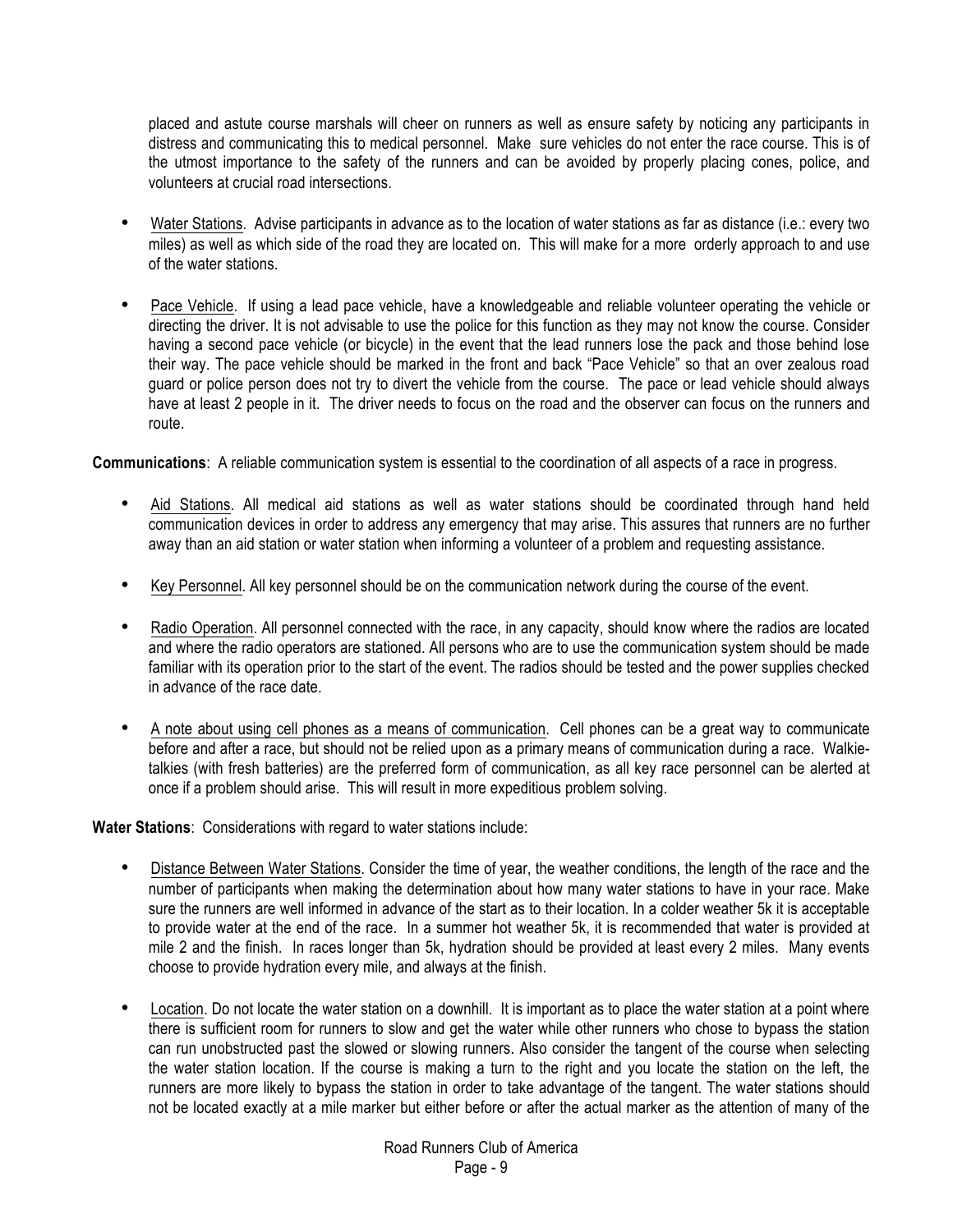runners will be diverted to their watches instead of watching for runners who have slowed to drink. Avoid intersections or high traffic areas and remember the trash factor. All those empty cups will get tossed.

- Staffing. Water station volunteers should arrive several hours before the start of the race in order to fill enough cups before participants begin to arrive. People with obvious signs of sickness should not be handing out water, and everyone handling water should wear plastic gloves.
- Cups. As a rule of thumb have, at a minimum, one cup per entrant at each water station. If a hot and humid day is predicted have as a minimum two cups per entrant at each water station (anticipate that the runners will drink one cup and dash the other on themselves to help cool off). In order to minimize the amount of spillage use a smaller cup, 7-8 ounce cups are recommended. Always try to use paper cups in place of hard plastic cups or Styrofoam cups. The hard plastic cups and Styrofoam cups tend to break when grabbed by the runners and are not biodegradable. Be sure that the water station volunteers have been instructed in proper cup handling. Cups should be filled no more than ¾ full, and placed on the palm of the hand or held gently on the sides of the cup when held out to passing participants.
- Water and other replacement Fluids. Arrange for water and any replacement fluids (i.e.: Gatorade) to be delivered to the water stations several hours before the start of the race. Be sure any concentrate, coolers, and stirring sticks are also delivered along with mixing instructions. Pay special attention that water is placed in a different cup than the electrolyte replacement drink and is located in a different section of the water station. I.e.: water should be offered at the first table, and Gatorade at the last. Make sure concentrated mixes are mixed correctly with the proper ratio of water to product. For each water station, have rakes on hand so that cup debris can be cleared from the road as soon as possible. Make sure that specific volunteers are assigned to the task of continually removing the debris from the course. This is imperative on a course where the same water station is used by participants more than once during the race. Locate trash receptacles strategically at the end of the water tables and a few yards past the water tables to encourage runners to discard the cups there. Make sure to provide plastic trash bags for cleanup, and recycling of the paper cups.
- A Special Note, for races held during winter months One potential hazard of a water station in a freezing location is the water left on the ground from spilled cups can freeze causing runners to slip and injure themselves. Plan to supply these water stations with salt or sand to toss on the ice if this occurs.

**Medical Assistance**: Available on-site medical assistance is a mandatory requirement regardless of the race size or distance:

- Heart Attack victims need Advance Life Support in 4-6 minutes. If a race participant suffers illness or injury, how fast can you get EMS to that person? The foundation of your medical coverage is communication.
- Space for Medical Team and Ambulance. Provide a convenient area for the medical team and ambulance (if deemed necessary) to set-up at the finish. If your race is large, consider having a second ambulance available at the half-way point of the race. Plan ahead so that if the ambulance must leave the race area it will be able to do so quickly and efficiently and will not need to cross the path of the participants.
- Quantity and Quality of Medical Team. Make sure that medical personnel are appropriate for your event. Contact local community medical providers such as EMT's operating out of fire stations, private ambulance services, local hospitals, or private consultants. Make sure that you provide a sufficient amount of medical personnel to attend to the needs of the participants. This determination will be based upon the number of race participants, anticipated weather conditions, type of course and training of the medical team. When determining the proper quantity of medical personnel, consider the scenario where two emergency situations arise and the only medical team or ambulance has already left the event due to the first occurrence.

Road Runners Club of America Page - 10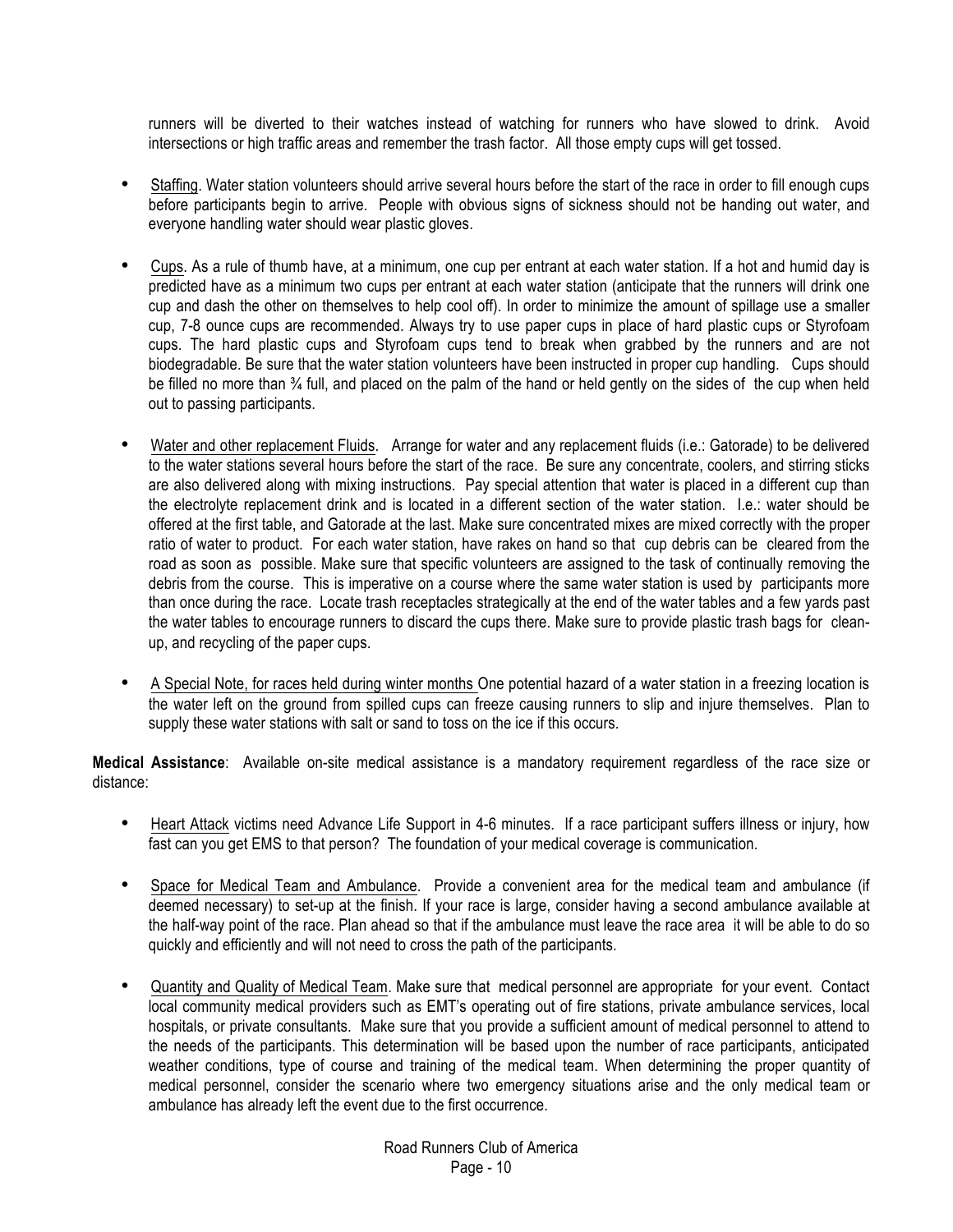- Communication with the Medical Team. Remind the medical team prior to race day of the time at which they needed to set-up. Include them in the communication network you have set-up and make sure that they have been informed as to the proper operation of the communication equipment you are using. Consider in your plans how accessible each part of the race course will be for the medical team in case of an emergency and make sure to go over this plan with the medical team in advance so they will know what to do should a medical emergency arise.
- Supplies. Review with the medical team those supplies they will provide and what they will need that you will provide. Always arrange to have ice available to the medical team prior to the start of the race.
- Identification. Make sure that the medical team and medical tent are marked in an obvious way. Inform all volunteers as to the location of the medical teams and how best to communicate with them if they are needed.
- Medical Emergency. Make sure that the volunteers are also instructed as to what actions they are to take in the event of a medical emergency. Such common sense matters as not moving a person who has sustained head, neck or back injury need to be reviewed at the volunteer meetings in advance of the race date. A hand-out entitled "Steps to Take In the event of An Accident or Incident that May Involve Personal Injury" is included in the Appendix for use in instructing and reminding volunteers of emergency procedures.
- Privacy & Confidentiality. Have a plan; your medical team coordinator needs to be aware of the HIPAA Privacy and Confidentiality of medical information. Volunteers should not speak to the media or answer inquiries about a participant's condition or treatment. A specific person should be designated as the spokesperson..

**Weather**: One of the most crucial factors involving any road race event is also the least predictable: the weather. The following is a list of considerations involving weather:

- Plan Ahead. As the race date gets nearer, the weather conditions will become more predictable. If it is going to be extremely hot, additional water stations and ice should be considered. The location of the finish line medical team should be moved as close to the finish line as possible. As a rule of thumb, plan with the thought in mind that the conditions will be more extreme than predicted.
- Medical Team. If extreme weather is predicted make sure to contact the medical team so that they are able to prepare in advance for any additional material or personnel they will need.
- Lightning. An electrical storm within the race course area within 1 hour of the start time should be considered potentially life threatening to runners. A determination should be made at the time as to whether the race should be continued as scheduled, delayed until the storm has passed or cancelled altogether.
- Dehydration and Heat Exhaustion. In extreme heat conditions, the possibility of dehydration and heat exhaustion are increased dramatically. Adjustments can be made in advance of the race date by making sure that the runners are warned to maintain their hydration before, during and after the event, and also by making sure that water is provided at the start of the race. Under extreme conditions, the distance and time of the event must be considered. If the combination of the length of exposure of runners to extreme conditions presents a life threatening situation, cancellation of the event must be considered. Consult with your medical director or other health officials. Included in the Appendix are information sheets concerning cold and hot weather racing which should be included in the race packets if applicable.
- Shelter. In both hot and cold extreme conditions, shelter from the elements for the runners becomes important. Obviously shelter is something that must be arranged well in advance and therefore must be considered as part of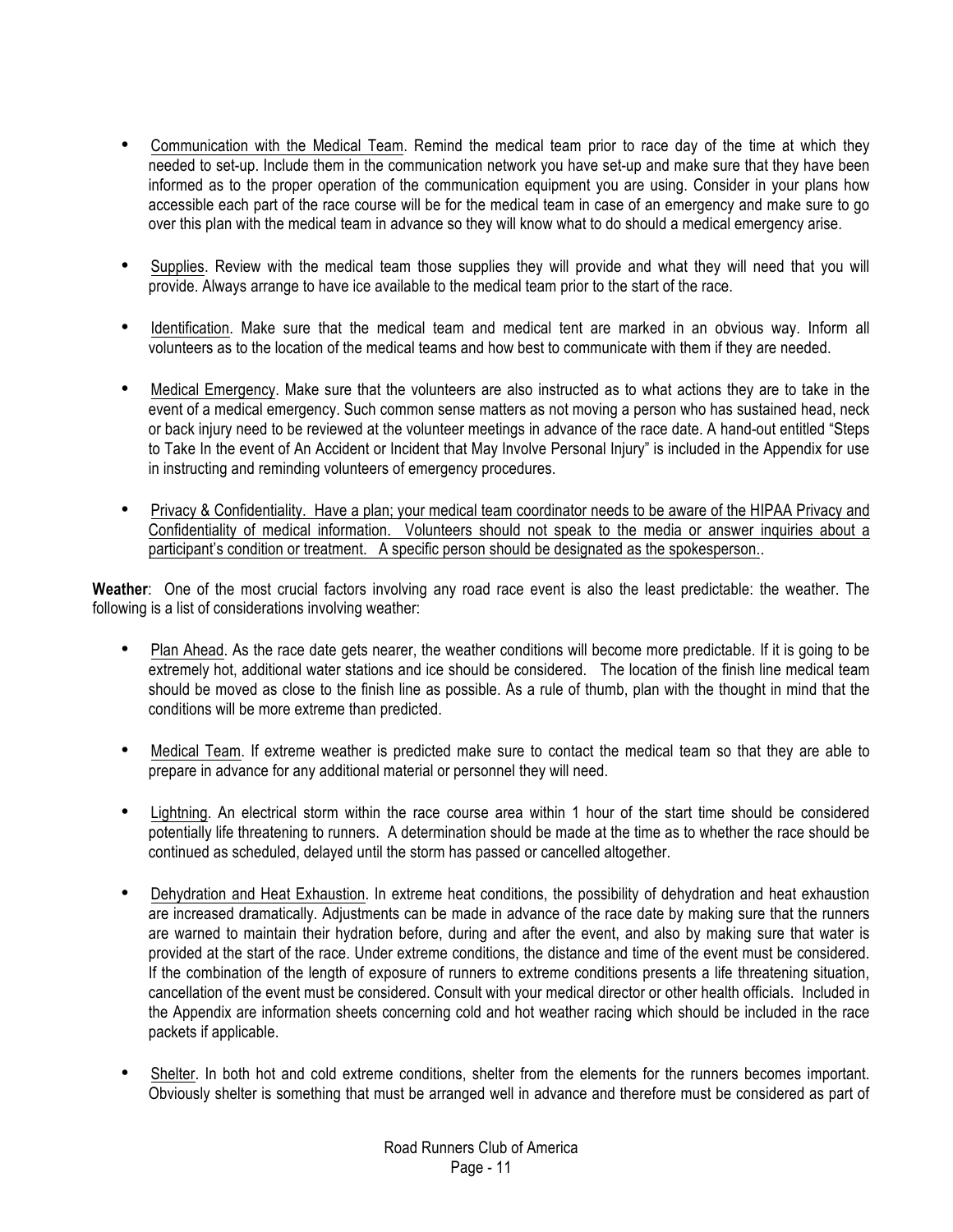your initial planning. If it is pouring or freezing at the start of an event, runners will want and seek shelter. It's the same at the end of the race. Runners will want shelter while waiting for the awards ceremony.

- Start Time. If a race is held in an area where extreme heat is common, then a start time earlier than 8:00am should be planned.
- Course Conditions. If the general condition of the course has become extremely hazardous due to the weather, then a decision to delay or cancel the event must be made. Common sense should prevail. Consult with local authorities in making your decision.

**Finish Area**: The following are matters which should be considered for the finish area of the event:

- Wheelchairs and Handcycles. The finish line should consider the width of the wheelchairs and handcycles finishing the race. It's important that they move quickly through the finish line process and not cause a delay or bottle-neck of finishers.
- Lead Car. Make sure that the lead car turns off the race course prior to entering the finish area. Ensure there is a safe method to do this as finish areas are generally congested with spectators. Make sure there are race personnel stationed at the turn-off point to direct the lead runners into the finish line area. The finish line should be clearly marked and visible from a distance.
- Anticipate Mid-Pack Surge. The work of the finish line volunteers will intensify and be tested as the middle of the pack comes in. The volunteers should be warned of this from the beginning so that they are not caught unaware and can avoid a pile-up at the finish.
- Persons Present In Finish Line Area. Make sure that only those persons essential to the finish line operations and associated with the finish line medical team are in the finish line area. All others should be kept back behind barricades or flags.
- Water. Have water readily available for all finishers in close proximity to the finish line.
- Runners in Distress. Have the finish line workers instructed in the necessary procedures to contact the medical team in the event that a finishing runner is in distress.
- Equipment. Make sure that the volunteer in charge of the finish line equipment has sufficiently secured the equipment to prevent it from being blown down in high wind. Make sure that finish and start banners are placed high enough to allow trucks to pass underneath without hitting them.
- Special Considerations for Children's Events: Children's running events are gaining greater popularity, and, when held in conjunction with a community race can help promote running for fitness. Consider holding a special nontimed start after the official start of the race for distances of 5k or less. A Children's event can also increase sponsorships, and greater community acceptance of your event. Untimed, non-competitive, medals/ribbons should be given to all participants. Consider having all runners wear bibs #1.
- Etc. Do a thorough job of cleaning the start-finish area and  $\odot$  repairing and restoring the trails used in an event. Pick up all course markings immediately after your event. If your event has been financially successful, consider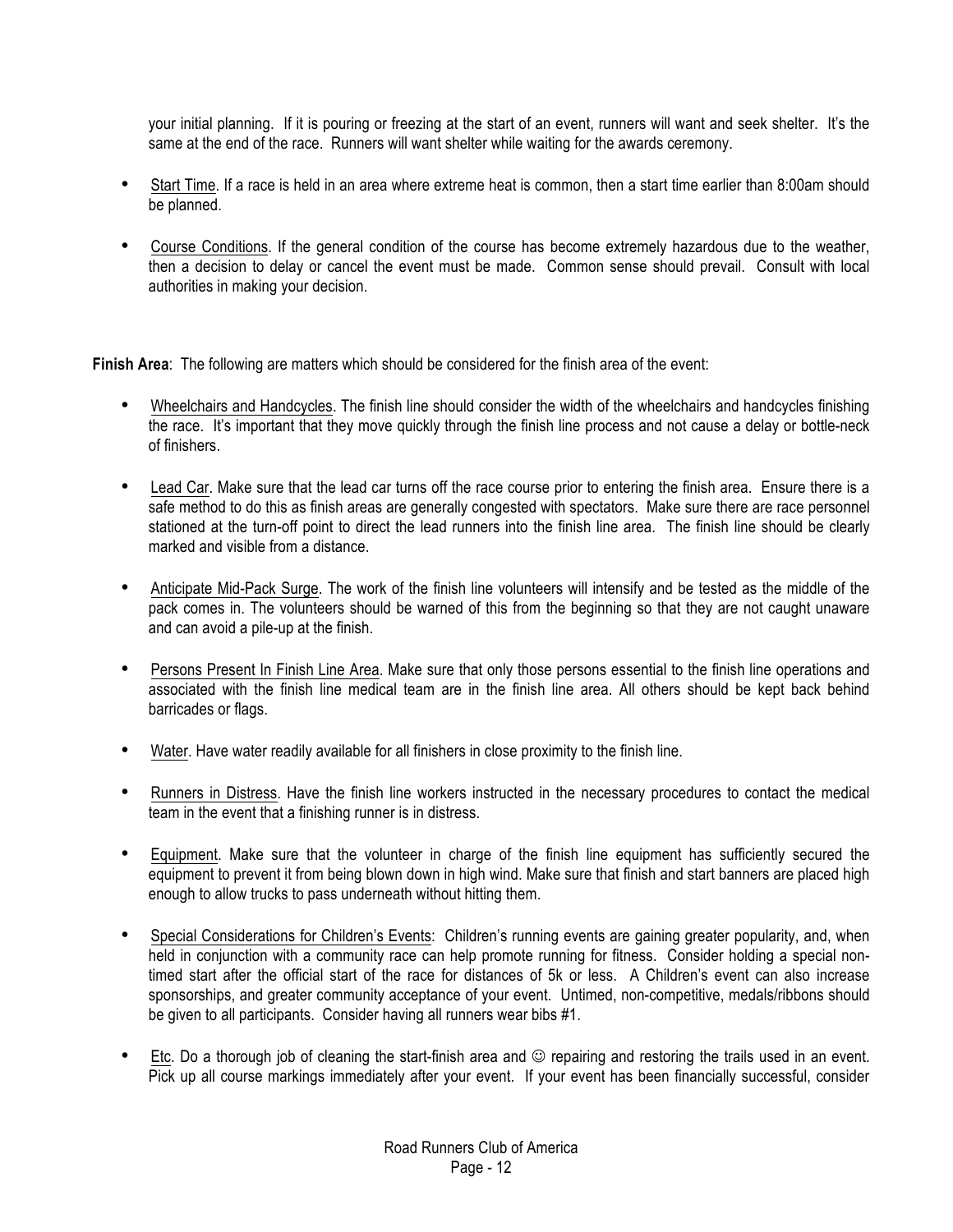making a donation to your local running group or the RRCA. When you do this, send a press release announcing your donations.

#### **ACKNOWLEDGMENT AND DISCLAIMER**

The RRCA is grateful to all of the persons who have contributed in anyway to the preparation of these guidelines. Persons using these guidelines do so with the express understanding that the guidelines are the result of the contributions of many individuals and as to the whole or as to any particular part thereof the guidelines are not necessarily the option or representation of the persons listed hereafter. The RRCA acknowledges the Houston Area Road Runners Association (HARRA) for the original guidelines. HARRA acknowledges that in preparation of these guidelines, it has used written material originally prepared for the Long Distance Running Committee entitled "Recommendations of Standards Committee July 23, 1990" and written material originally prepared by, and for the Road Runners Club of America. The trail race information contained in this guide was adopted from ATRA's paper on Trail Race Etiquette – For the Race Director and Competitor.

#### **CONCLUSION**

The safety of the participants and spectators involved in a road racing event should be foremost on the minds of all persons planning and putting on an event. As stated in the beginning, these guidelines should be used as an aid in making road racing events safer. These guidelines are continually evolving and being updated. Therefore, if you have suggestions, additions or corrections to the guidelines please submit them to the RRCA.

#### **APPENDIX**

**Appendix A**

## **Sample Waiver**

The following is a sample waiver to use on race registration forms and on-line registration.

Race waivers that have been altered in any way may be rejected by the race director. A club may also reject an application where incorrect information or signatures have been supplied.

#### **Participant Waiver for Race Registration**

I know that running a road race is potentially hazardous activity which could cause injury or death. I will not enter and participate unless I am medically able and properly trained, and by my signature, I certify that I am medically able to perform this event, and am in good health, and I am properly trained. I agree to abide by any decision of a race official relative to any aspect of my participation in this event, including the right of any official to deny or suspend my participation for any reason whatsoever. I assume all risks associated with running in this event, including but no limited to: falls, contact with other participants, the effects of the weather, including high heat and/or humidity, traffic and the conditions of the road [insert any specific risks here, e.g. "*the alligators who bask in the sun at the corner of 4th and Sunset St*…"'], all such risks being known and appreciated by me. I understand that bicycles, skateboards, baby joggers, roller skates or roller blades, animals, and headsets are not allowed in the race and I will abide by this guideline. Having read this waiver ad knowing these facts and inconsideration of your accepting my entry, I, for myself and anyone entitled to act on my behalf, waive and release the [Name of event], the city of \_\_\_\_\_\_\_\_\_\_\_\_\_\_\_\_\_\_\_\_\_, and all sponsors, their representatives and successors from all claims or liabilities of any kind arising out of my participation in this event, even though that liability may arise out of negligence or carelessness on the part of the persons named in this waiver.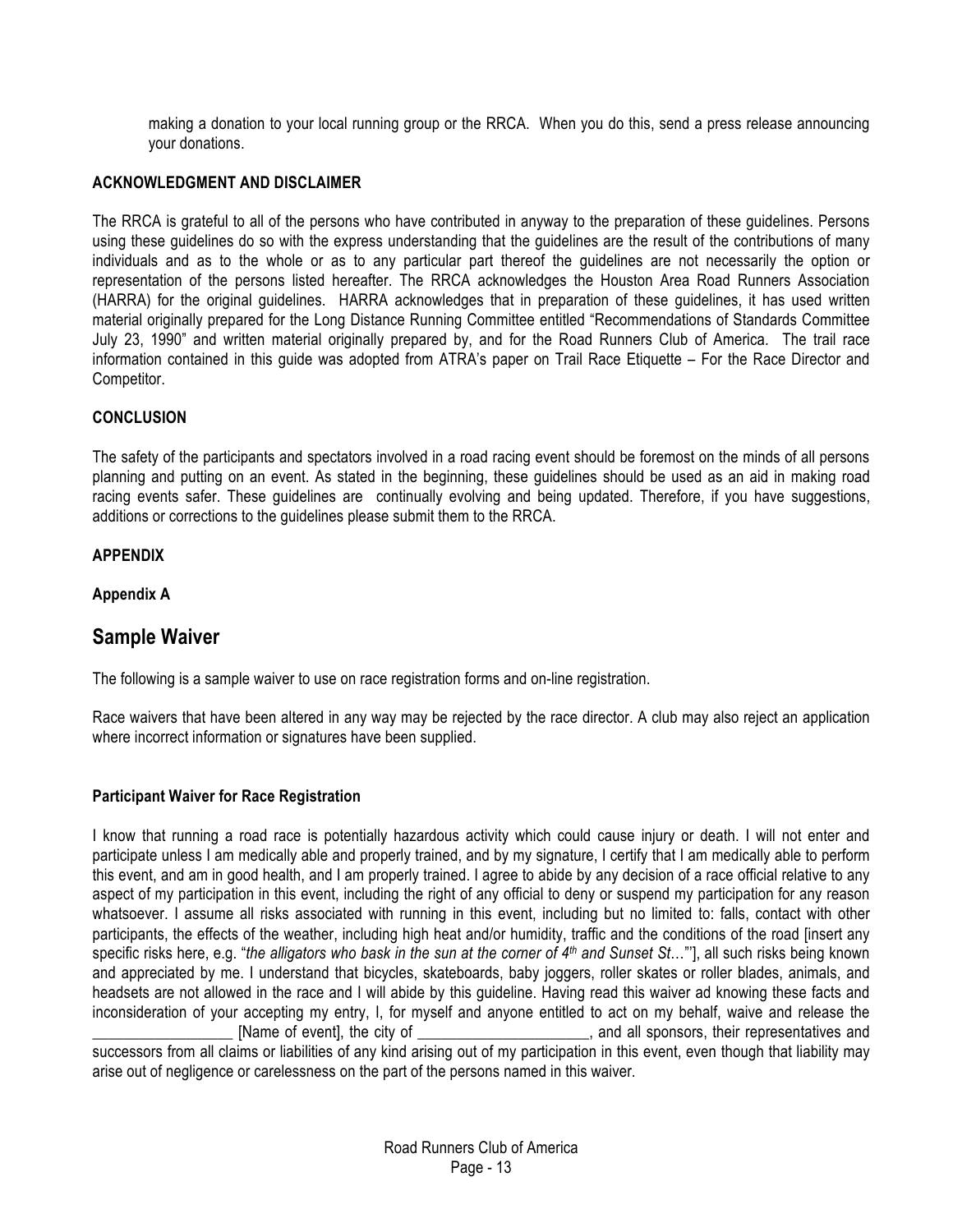### **Signature Date**

### **Parent's Signature if under 18 years Date**

Optional Clause:

I grant permission to all of the foregoing to use my photographs, motion pictures, recordings or any other record of this event for any legitimate purpose.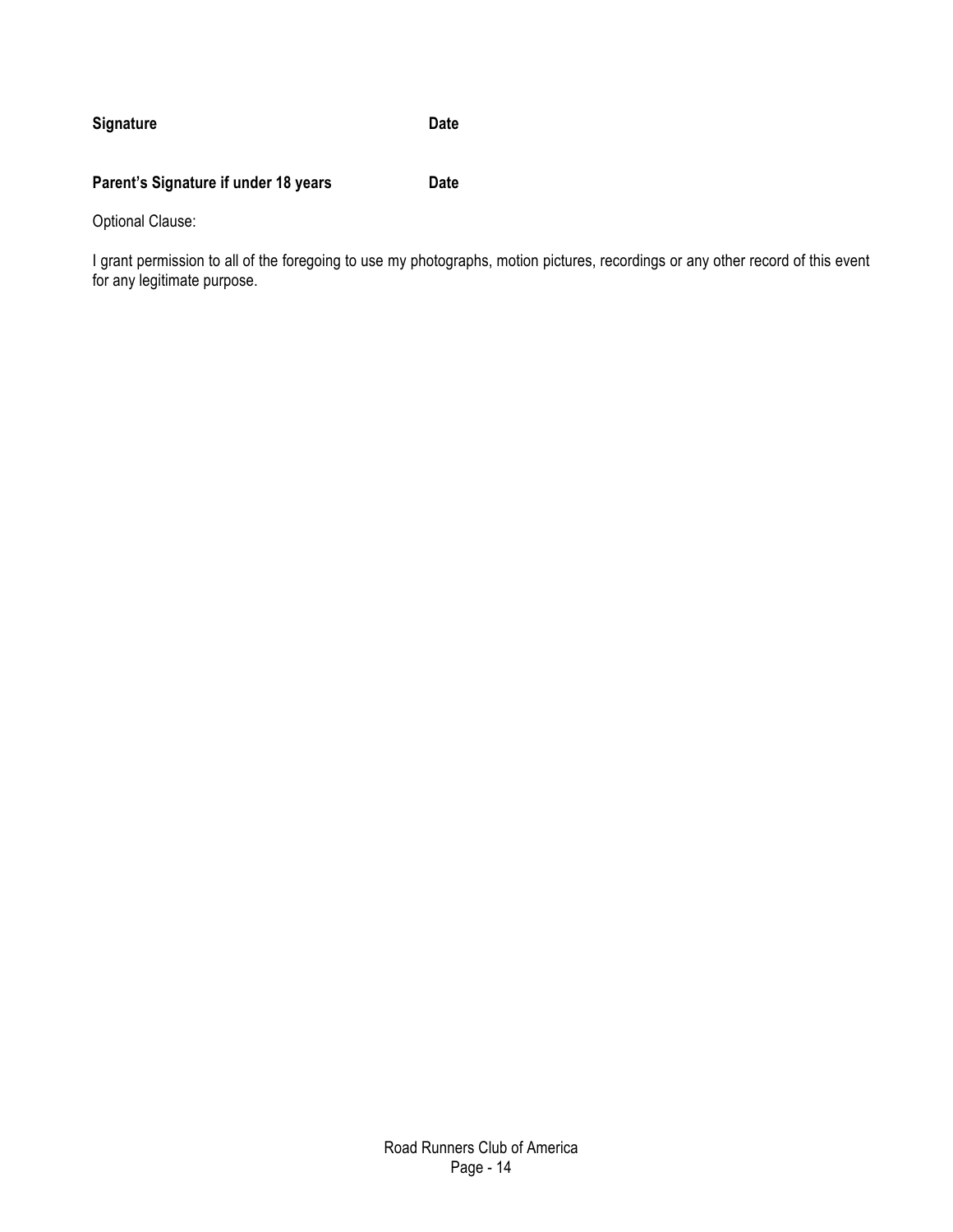# **When to Cancel/Postpone/Modify a Road Race due to Adverse Weather Conditions**

(\*) A road race should be cancelled, postponed, modified or shortened by an appropriate amount when:

- 1. Heat and Humidity The dew point is 80F or above at the start time. This information is available on the weather channel and from your local weather service. The RRCA Sports Medicine committee is making this recommendation due to the ease of accessibility of dew point information compared to Wet bulb globe temperature (WBGT) as a heat stress indicator. The American College of Sports Medicine (ACSM) recommends canceling or modifying a road race when the WBGT is 82F. To figure out the WBGT requires the measurement of dry bulb, black bulb and wet bulb temperature. Of these, only the dry bulb is announced regularly on local weather stations. If your club would like further information on WBGT as a heat stress indicator, please request ACSM position stand on Prevention of Thermal Injuries during Distance Running.
- 2. Lightening is present. Send runners home if there is not adequate safe shelter for everyone to wait out the storm. Remember, trees are not safe shelter and lightning can strike up to 10 miles away.
- 3. Hazardous footing on a race route, caused by ice, snow, mud, etc. Detour the race route from these areas.
- 4. Snow storms. Many runners will want to run. Get input from local police. As mentioned above, it's not just hazardous footing. There is significant danger from vehicles and snow removal equipment if the race course is shared with traffic. Visibility and safety of volunteers should also be considered.
- 5. Cold. When the combined temperature and wind chill is below 5F, there is the risk of flesh freezing and hypothermia.

#### Remember:

- 1. When races are being held in extreme temperature conditions, either hot or cold, try to make an effort to educate the running community on proper dress, hydration and medication precautions. Refer to the RRCA hot and cold weather guidelines for further information.
- 2. When holding a race in the heat, always provide adequate fluids at the start, finish and frequent stops along the course.
- 3. Whenever holding races in a cold environment, make sure that shelter, space blankets, and hot liquids (i.e. bouillon, sugared tea) are made available for after the road race.
- 4. Be aware of local weather conditions for your area, such as tornadoes and advise runners accordingly.

(\*) It is the race and medical director's discretion whether to modify the race to a "fun run" and give out prizes randomly. Sponsors should be made aware ahead of time about complications due to weather conditions that could change the race format.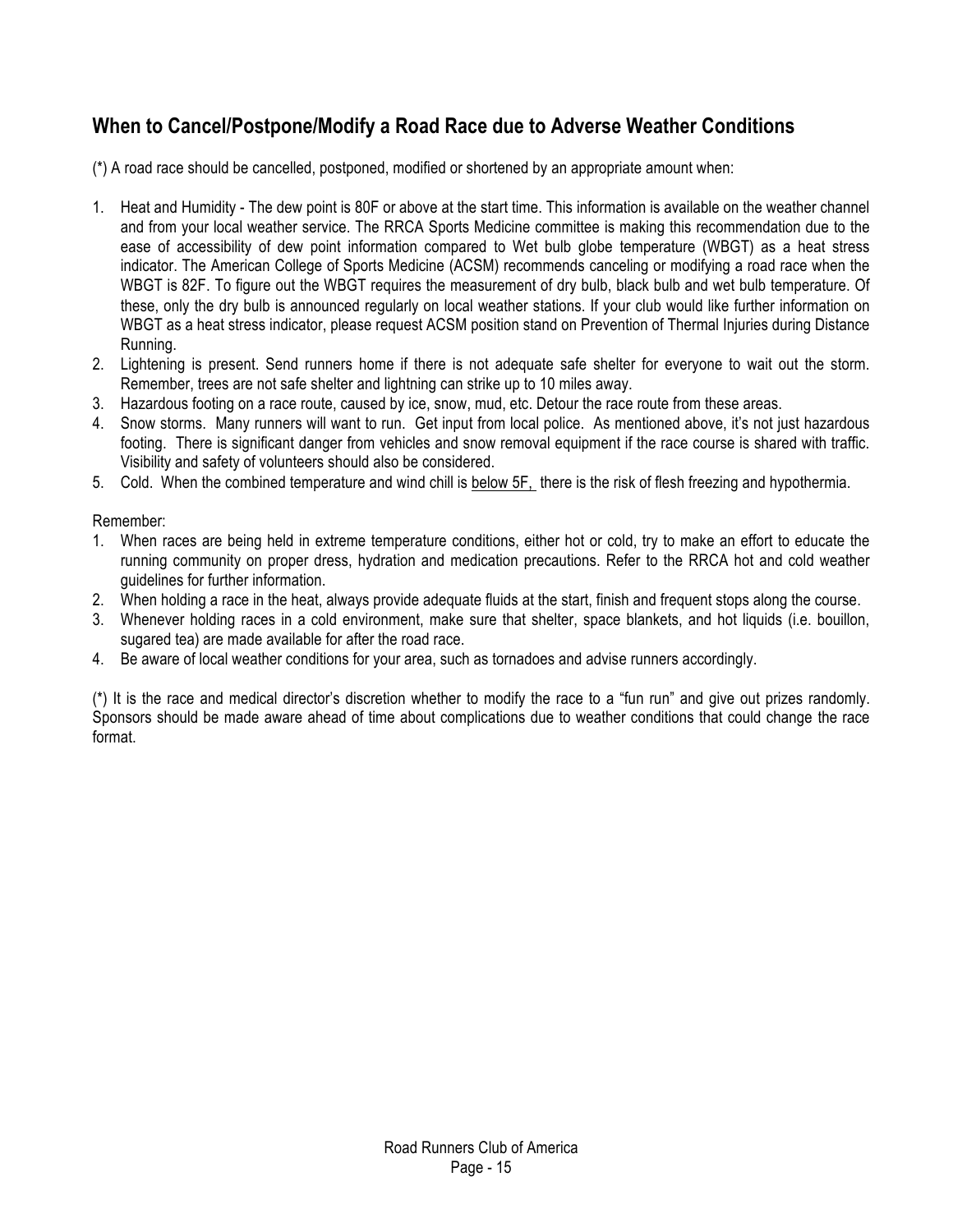# **Appendix B Guidelines to Facilitate Participation by Athletes with Disabilities**

In 1979 the Road Runners Club of America published "Guidelines for Wheelchair Athletes". Although a valuable resource in its time, changes in law, technology and the amount of information available to athletes and event directors require that the guidelines be updated and expanded to meet the needs of today's event directors and athletes with disabilities.

The purpose of these guidelines is to provide information for event directors and athletes. It is hoped that these guidelines will facilitate the inclusion of athletes with disabilities in road racing events. The guidelines are not intended to cover all events or situations. Hopefully, the guidelines will foster discussions among event directors, members of the disabled community, law enforcement and public safety personnel and others involved with a particular event.

While the safety of all participants in a running event remains the paramount concern of any event director, these guidelines will help event directors focus on real safety concerns related to a specific disability and not concerns based on false perceptions, stereotypes or generalizations about athletes with disabilities.

Special thanks are due to the Physically Challenged Athletes Community of the Potomac Valley Association of USATF for providing a significant beginning for these guidelines and to Barbara Chambers, Helene Hines, B. Michael Scrivens, Carl Sniffen and Jack Todd for their contributions to these guidelines.

#### **Wheelchair Athletes**

#### **Application Form**

- 1. If a separate wheelchair division is planned, it should be identified on the race entry form.
- 2. On the race entry form, state that athletes with disabilities are encourage to register early (prior to race day) so race officials can make necessary preparations. Consider making this mandatory.
- 3. Provide a telephone number which athletes may call to obtain information about the race, including course terrain, elevation, conditions, time limitations and availability of an early start.
- 4. If a course is deemed by the event director to be unacceptable for specific disabilities, the application form should state, "This course is not recommended for athletes with disabilities".

#### **Accommodations**

1. If toilet facilities are provided, provisions for wheelchair athletes should also be made. Wheelchair accessible porta johns should be available.

#### **Safety and Special Considerations**

- 1. State that it is the athlete's responsibility to maintain his/her own equipment.
- 2. Additional safety or other concerns should be disclosed as far in advance of the event as possible. A separate telephone number for athletes with disabilities can facilitate the dissemination of this information as can well written pre-race instructions.

#### **Course Terrain**

- 1. Unacceptable surfaces for wheelchairs to race on: long distances on grass, uneven pavement (i.e. curbs, potholes, cross country trails) and narrow bike paths.
- 2. Undesirable surfaces which can still be used by wheelchair athletes: roadways with railroad tracks, speed bumps, and similar obstructions.
- 3. Desirable surfaces: smooth pavement (i.e. roadways, wide bike paths, track surfaces); small hills are tolerable.
- 4. Elevation: Most courses do not present a problem in this area. However, hills with severe elevation changes (greater than 10%) might be difficult for some wheelchair athletes to negotiate. This information can be given to the athlete in advance either verbally (i.e. athlete may call a telephone number listed on the application) or by use of an elevation profile displayed on the event website in the race entry form.

Road Runners Club of America Page - 16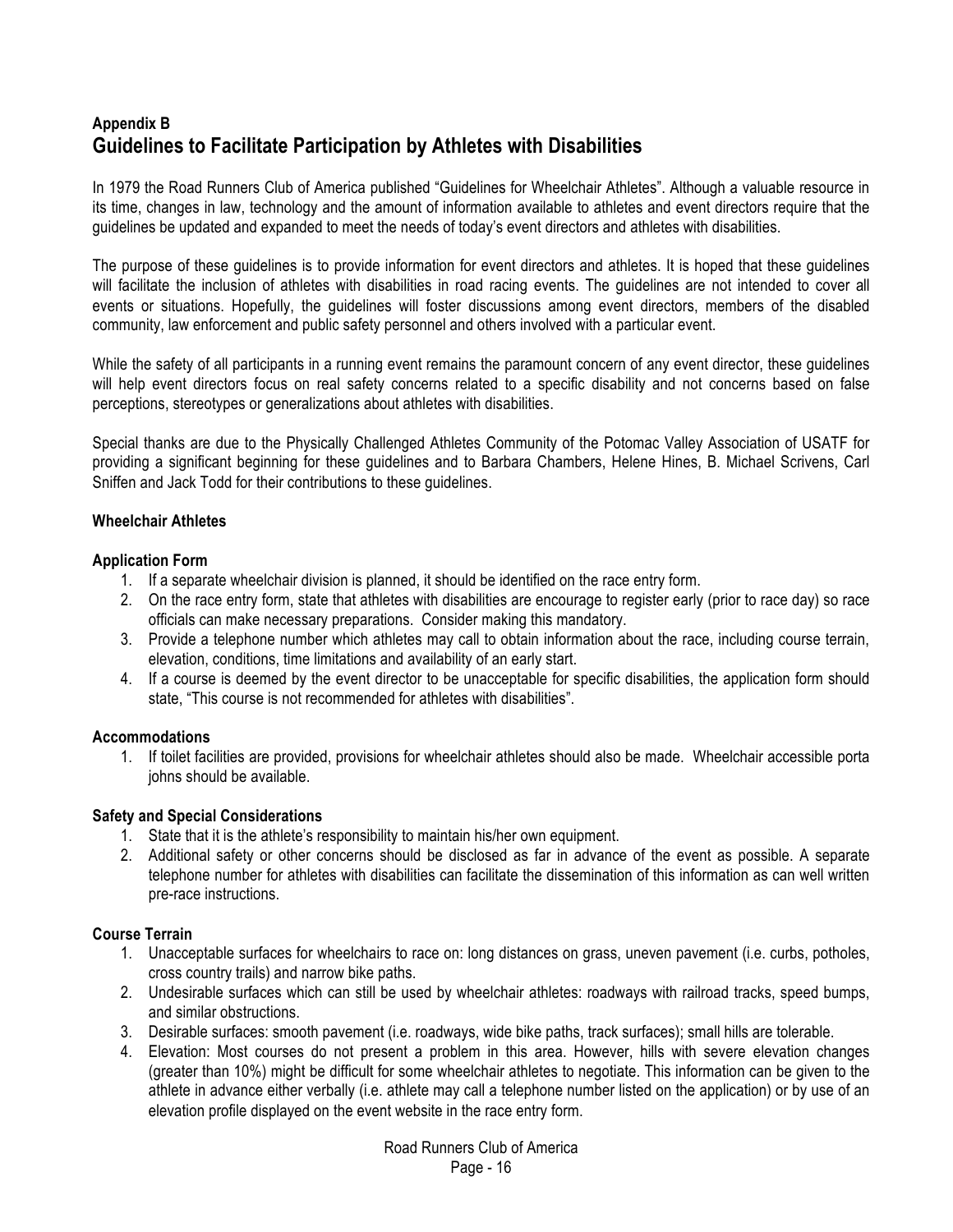- 5. No sharp or abrupt turns at the bottom of hills
- 6. Well marked turn-around points. This is especially true with U-turns around cones.
- 7. Avoid finish lines at the bottom of a hill.
- 8. In the event of wet weather, wheelchair athletes and the event director should discuss whether to proceed. The determination of the event director is final.
- 9. Event directors should consider consulting with athletes with disabilities in the planning stages of the event to provide a safe and manageable course.

#### **Race Day**

**Pre Start**: In determining the amount of an early start, consider all relevant factors including police scheduling, the length of time the course is open, course terrain, and number of participants. An early start should be provided for the safety of both wheelchair athletes and runners. The following guidelines are recommended:

5K – 2 to 3 minutes  $10K - 4$  to 5 minutes Marathon – 10 minutes

- 1. Provide pre-race instructions to update information concerning course changes, weather and other changes which may impact the event.
- 2. Use a separate timer for the wheelchair division or carefully note and add time elapsed between the two starts to the finish time of the wheelchair athletes.
- 3. Chute(s) for wheelchair and handcycle athletes should be clear and at least 32' wide. A separate chute devoted to wheelchair athletes may be considered.

#### **During the Race**

- 1. Generally, lead wheelchair athletes need some form of lead vehicle whether car, motorcycle or bicycle at least until the lead wheelchair has been taken over by able bodied runners. Whether or not a lead vehicle is available, course monitors should be notified that wheelchair athletes may precede the rest of the field. Monitors should be familiar with course direction to properly direct athletes along the race route. Monitors should also be alert to direct wheelchair and able bodied athletes in such a manner so as to avoid collisions at turn around points.
- 2. Wheelchair and handcycle athletes who are involved in mishaps may be assisted in remounting. While remounting, the athlete can't impede the progress of other racers. No forward assistance may be provided.
- 3. A wheelchair or handcycle racer can be disqualified for causing a crash or a spill as a result of unsafe racing tactics or inadequate maintenance to his/her racing wheelchair components.
- 4. Wheelchair or handcycle athletes may not compete for a prize/award using an illegal wheelchair or handcycle. Formal documentation on legal racing wheelchair specifications can be found in the National Wheelchair Athletic Association Handbook or in USATF's 1993 Competition Rules.
- 5. The winner of the wheelchair division and or the handcycle division will be determined when the front wheel of the chair or cycle breaks the forward plane of the finish line.

#### **Post Race**

1. Equity should be observed when issuing prizes and awards.

#### **Athletes Using Crutches**

When competing, people using crutches need a two or three foot wide area. A minimum of five minutes early start will provide a level of safety for both the athletes with disabilities and the able-bodied runners. Some athletes may need more time. The early start should be calculated by subtracting the length of time the course will be open by the anticipated finish time of the athlete. Athletes needing an early start should be advised that athletes are responsible for their own safety until the course is officially opened. If the course is on a roadway, athletes can participate on the sidewalk or the side of the road. The sense of competition and accomplishment is much greater if the athlete finishes when the course is still open.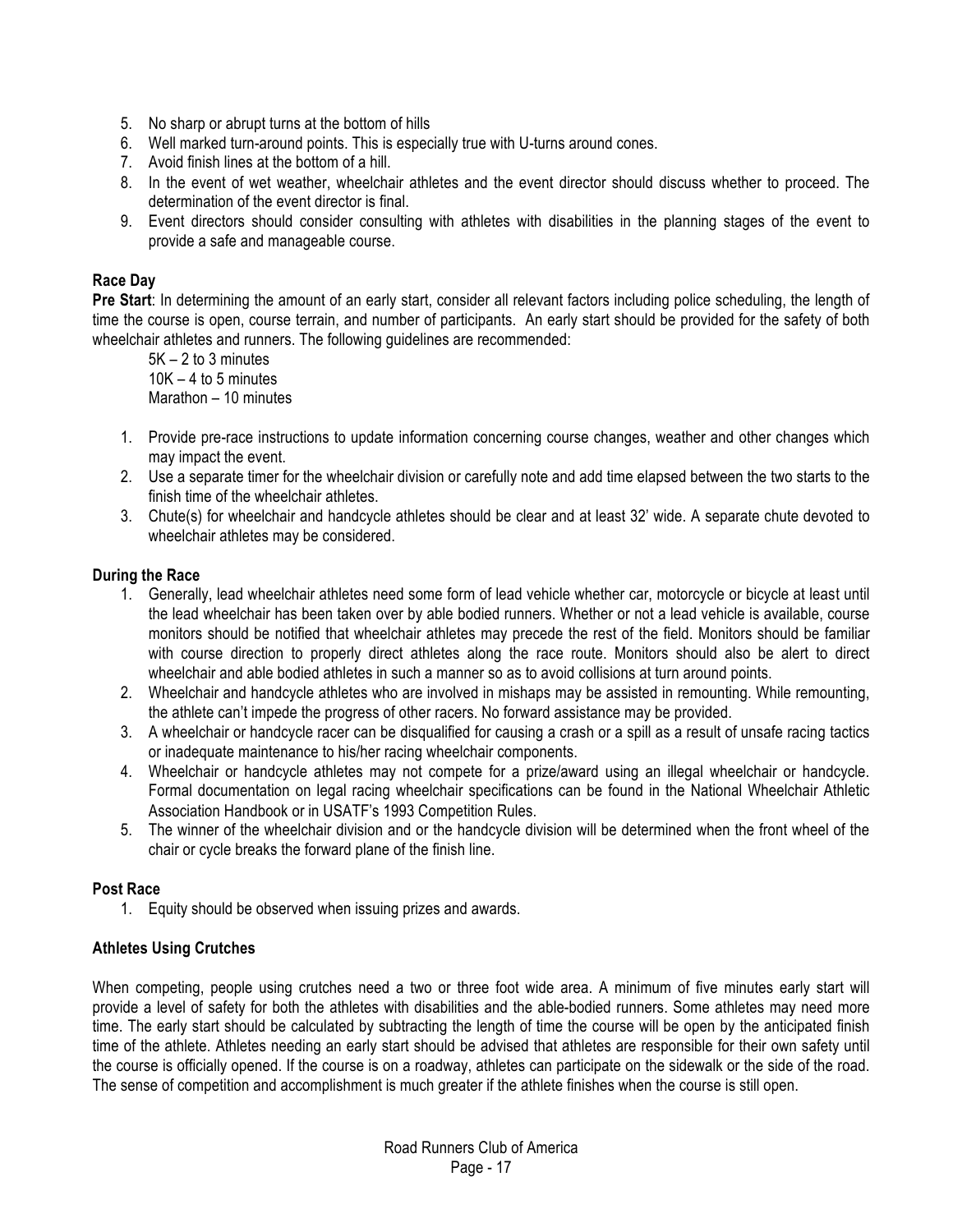#### **Visually Impaired Runners**

- 1. Visually impaired runners should supply their own guides. Alternatively, race officials could request a volunteer guide from the pack of runners. In most cases, it's not hard to find a volunteer guide who can run at the athlete's pace. Consider contacting the Achilles Track Club FMI,<http://www.achillestrackclub.org/>
- 2. If the course requires everyone on the course to have a number, the guide should be issued a free or special number since the guide is not competing. Event directors may choose to provide a finish line and place for the guide to avoid confusion in the results area.
- 3. Visually impaired runners are generally capable of starting with the pack and will complete with other members of their age group. A separate division for visually impaired runners may be considered whenever a large number of visually impaired runners participate in the event.

#### **Additional Considerations**

- 1. Each event is different. The needs of athletes with disabilities will also vary depending on the event and the athlete. Race officials and athletes with disabilities should consult with each other as well as city and police officials to determine what accommodations may be required and whether or not the accommodations can be provided in a particular case.
- 2. Often, no award categories are provided for athletes with disabilities other than wheelchair athletes. Consideration should be given to announcing the names of the top ten finishing non-wheelchair athletes with disabilities, even if no award is presented.

#### **Resources and Reference List:**

For additional information, contact the resources and references listed below.

Achilles Track Club American Athletic Association of the Deaf Wheelchair Sports, USA United States Association for Blind Athletes United States Cerebral Palsy Athletic Association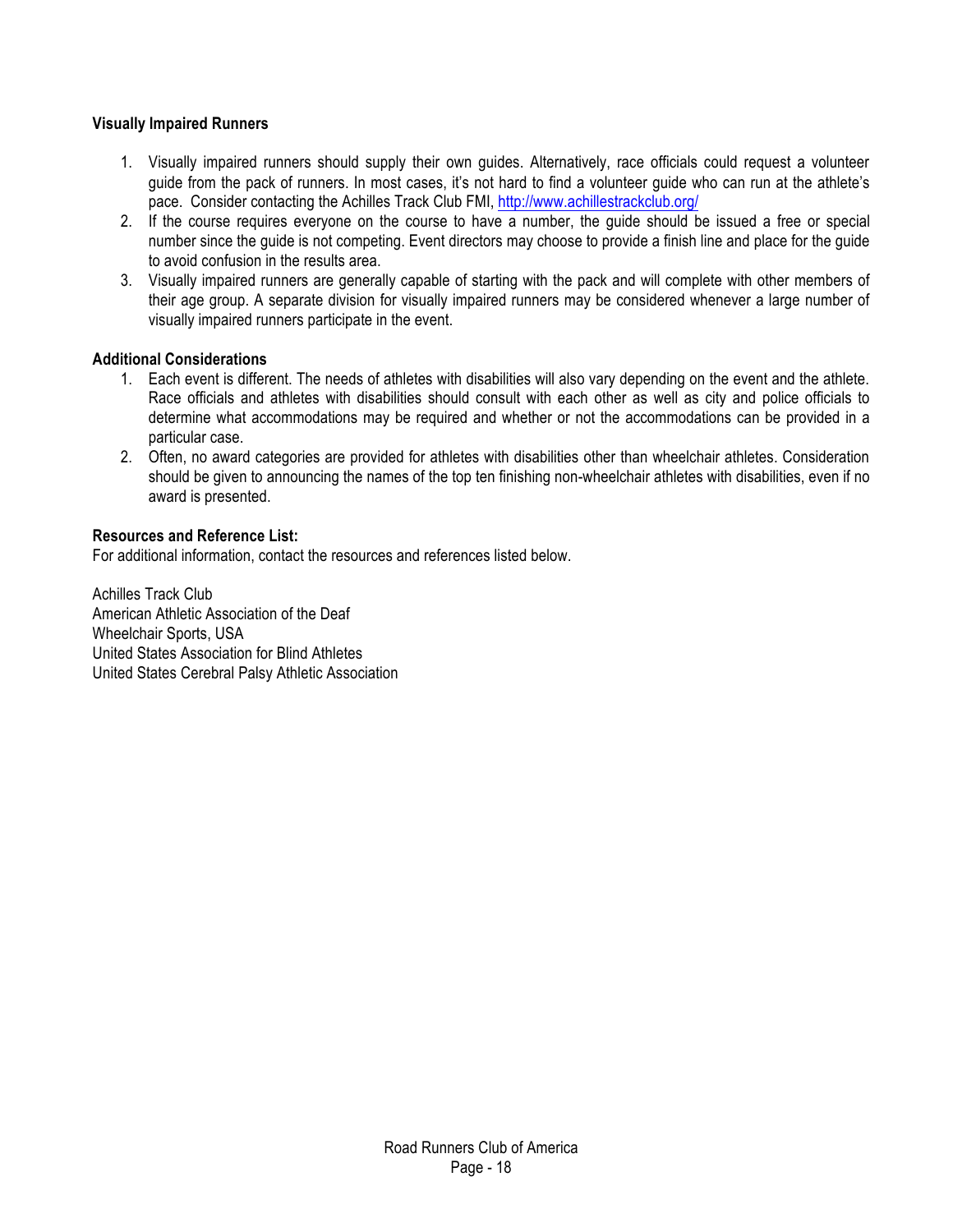#### **Appendix C**

## **RRCA Guidelines on Headphones in Events**

The Road Runners Club of America does not usually dictate rules to our members; we offer guidelines on general safety that race directors and club leaders are encouraged to adopt as guidelines, rules or policies for their local events.

Since the mid 1980's the RRCA has maintained a long-standing guideline against the use of headphones in running events and group training runs. This is a safety precaution and a risk management responsibility for race directors and run leaders. As such, race directors and group run leaders are encouraged to ban or strongly discourage the use of headphones in races and group runs.

Advising participants to leave headphones and audio devices at home or in the car is part of the risk management responsibility of a race director. Many participants do not understand or respect the awesome responsibility a race director shoulders to ensure the safety of every single participant in an event. Respecting an event director's choice to prohibit headphones in an event or a group run is a shared responsibility of every participant to ensure the safety of all runners, the future success of the event, and the sport as a whole.

The RRCA understands that enforcement of a headphone ban or discouraging headphone use can be a challenge for race directors, especially for races that exceed several thousand runners. Because of this, the use of headphones in events and group runs are not excluded from the RRCA insurance policy. This means that if a race director promotes that headphones are not allowed or their use is discouraged in the event, but a participant shows up, runs the race in headphones, and has or creates an incident, the race director is still entitled to have the insurance company fund the defense or negotiate settlement in a legal case.

While the insurance policy does not exclude headphones, and the RRCA does not have an outright ban on their use during events, this does not mean that RRCA members taking advantage of the group insurance program can actively encourage runners to run while wearing headphones. That practice could jeopardize the integrity of the insurance program that benefits thousands of events and group runs every year.

On January 17, 2009, the RRCA Board of Directors met in open session to discuss the practice of active promotion of headphone friendly events. Under the advisement of the RRCA Insurance broker, and on behalf of the insurance underwriter, the RRCA Board of Directors unanimously passed a policy stating that RRCA members taking advantage of the group liability and Directors & Officers insurance program may not actively promote that headphones are welcome at RRCA insured events. Meaning RRCA members utilizing the insurance program should not engage in marketing campaigns that invite people to and run in events or group runs while wearing headphones.

To assist members, the following information outlines sample language that may be included in a race entry form or on a website relating to headphone use at an event:

Sample Language I – Voluntary Banning of Headphone Use:

The use of personal music devices is strictly prohibited on course at this race. (Include your own language explaining your enforcement plan).

Sample Language II – Race Guideline Against Headphone Use:

The use of personal music devices is strongly discouraged at this race. To enjoy all that our race has to offer and for the safety of all participants, (YOUR RACE NAME) encourages a headphone-free environment during the running of (YOUR RACE NAME).

> Road Runners Club of America Page - 19